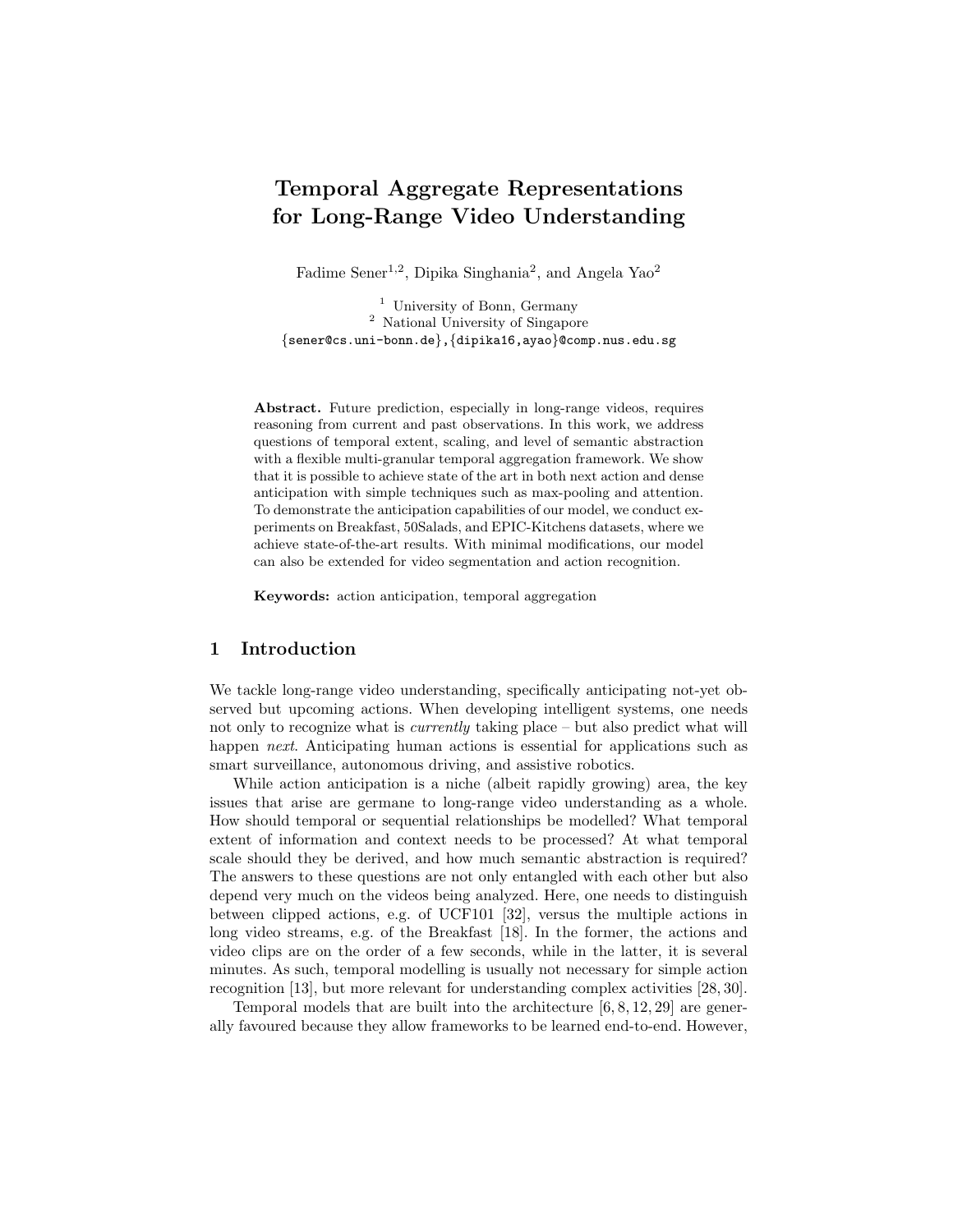this means that the architecture also dictates the temporal extent that can be accounted for. This tends to be short, either due to difficulties in memory retention or model size. As a result, the context for anticipation can only be drawn from a limited extent of recent observations, usually on the order of seconds [19, 38, 26]. This, in turn, limits the temporal horizon and granularity of the prediction.

One way to ease the computational burden, especially under longer temporal extents, is to use higher-level but more compact feature abstractions, e.g. by using detected objects, people [42] or sub-activity labels [1, 15] based on the outputs of video segmentation algorithms [29]. Such an approach places a heavy load on the initial task of segmentation and is often difficult to train end-toend. Furthermore, since labelling and segmenting actions from video are difficult tasks, their errors may propagate onwards when anticipating future actions.

Motivated by these questions of temporal modelling, extent, scaling, and level of semantic abstraction, we propose a general framework for encoding long-range video. We aim for flexibility in frame input, i.e. ranging from low-level visual features to high-level semantic labels, and the ability to meaningfully integrate recent observations with long-range context in a computationally efficient way. To do so, we split video streams into snippets of equal length and max-pool the frame features within the snippets. We then create ensembles of multi-scale feature representations that are aggregated bottom-up based on scaling and temporal extent. Temporal aggregation [16] is a form of summarization used in database systems. Our framework is loosely analogous as it summarizes the past observations through aggregation, so we name it "temporal aggregates". We summarize our main contributions as follows:

- We propose a simple and flexible single-stage framework of multi-scale temporal aggregates for videos by relating recent to long-range observations.
- Our representations can be applied to several video understanding tasks; in addition to action anticipation, it can be used for recognition and segmentation with minimal modifications and is able to achieve competitive results.
- Our model has minimal constraints regarding the type of anticipation (dense or next action), type of the dataset (instructional or daily activities), and type of input features (visual features or frame-level labels).
- We conduct experiments on Breakfast [18], 50Salads [34] and EPIC-Kitchens [5].

# 2 Related Works

Action recognition has advanced significantly with deep networks in recent years. Notable works include two steam networks [31, 40], 3D convolutional networks [36, 3], and RNNs [7, 44]. These methods have been designed to encode clips of a few seconds and are typically applied to the classification of trimmed videos containing a single action [32, 14]. In our paper, we work with long untrimmed sequences of complex activities. Such long videos are not simply a composition of independent short actions, as the actions are related to each other with sequence dynamics. Various models for complex activity understanding have been addressed before  $[6, 8, 30]$ ; these approaches are designed to work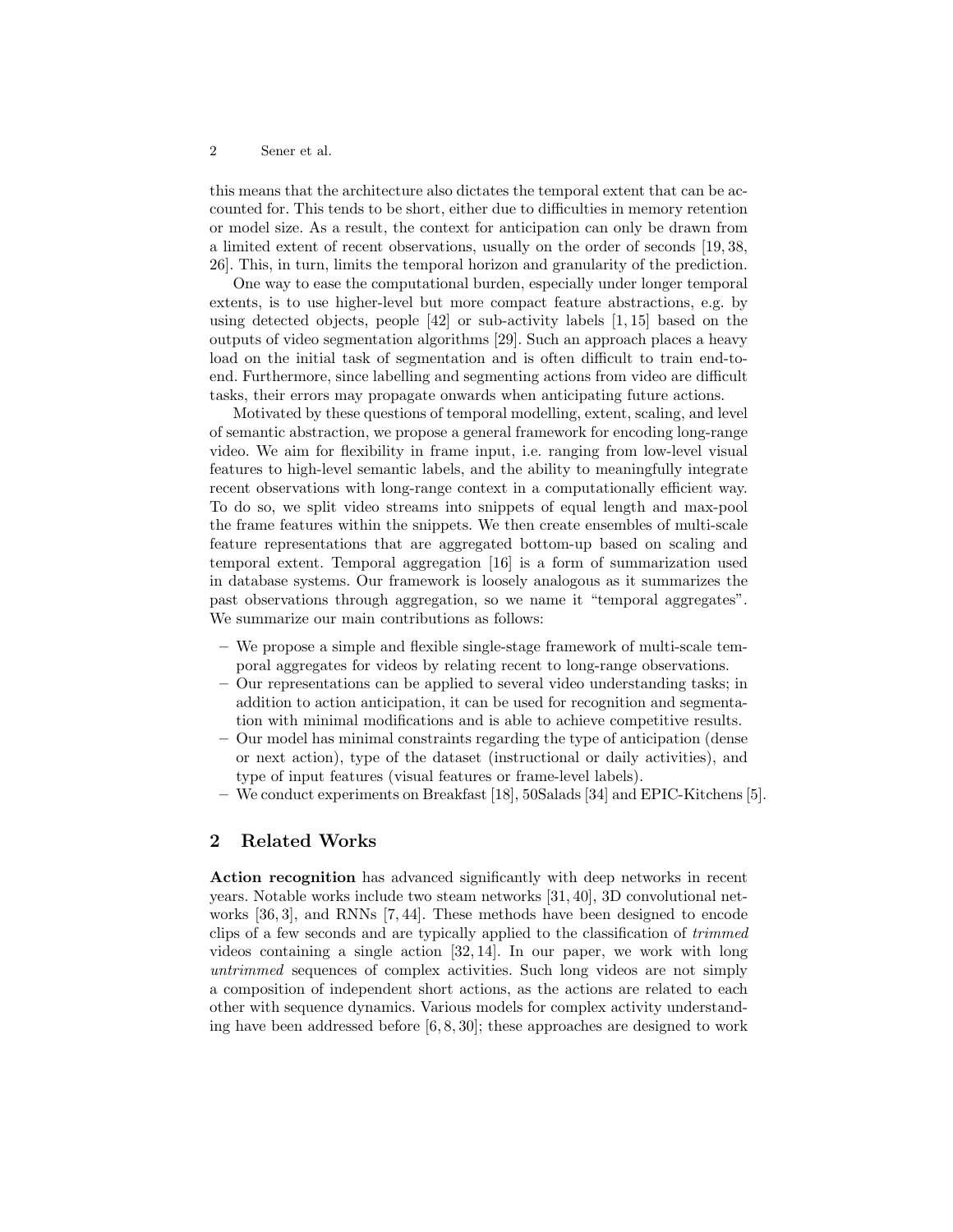on instructional videos by explicitly modelling their sequence dynamics. These models are not flexible enough to be extended to daily activities with loose orderings. Also, when only partial observations are provided, e.g. for anticipation, these models cannot be trained in a single stage.

Action anticipation aims to forecast actions before they occur. Prior works in immediate anticipation were initially limited to movement primitives like reaching [17] or interactions such as hugging [38]. [24] presents a model for predicting both the next action and its starting position. [5] presents a large daily activities dataset, along with a challenge for anticipating the next action one second before occurrence. [26] proposes next action anticipation from recent observations. Recently, [10] proposed using an LSTM to summarize the past and another LSTM for future prediction. These works assume near-past information, whereas we make use of long-range past.

Dense anticipation predicts actions multiple steps into the future. Previous methods [1, 15] to date require having already segmented temporal observations. Different than these, our model can perform dense anticipation in a single stage without any pre-segmented nor labelled inputs.

The role of motion and temporal dynamics has been well-explored for video understanding, though the focus has been on short clips [22, 3, 13]. Some works use longer-term temporal contexts, though still in short videos [21, 35]. Recently, Wu et al. [42] proposed integrating long-term features with 3D CNNs in short videos and showed the importance of temporal context for action recognition. Our model is similar in spirit to [42] in that we couple the recent with the long-range past using attention. One key difference is that we work with ensembles of multiple scalings and granularities, whereas [42] work at a single frame-level granularity. As such, we can handle long videos up to tens of minutes, while they are only able to work on short videos. Recently, Feichtenhofer *et al.* [9] proposed SlowFast networks, which, similar to our model, encode time-wise multi-scale representations. These approaches are limited to short videos and cannot be extended to minutes-long videos due to computational constraints.

# 3 Representations

We begin by introducing the representations, which are inputs to the building blocks of our framework, see Fig. 1. We had two rationales when designing our network. First, we relate recent to long-range observations, since some past actions directly determine future actions. Second, to represent recent and longrange past at various granularities, we pool snippets over multiple scales.

#### 3.1 Pooling

For a video of length  $T$ , we denote the feature representation of a single video frame indexed at time t as  $f_t \in \mathbb{R}^D, 1 \leq t \leq T$ .  $f_t$  can be derived from lowlevel features, such as IDT [39] or I3D [3], or high-level abstractions, such as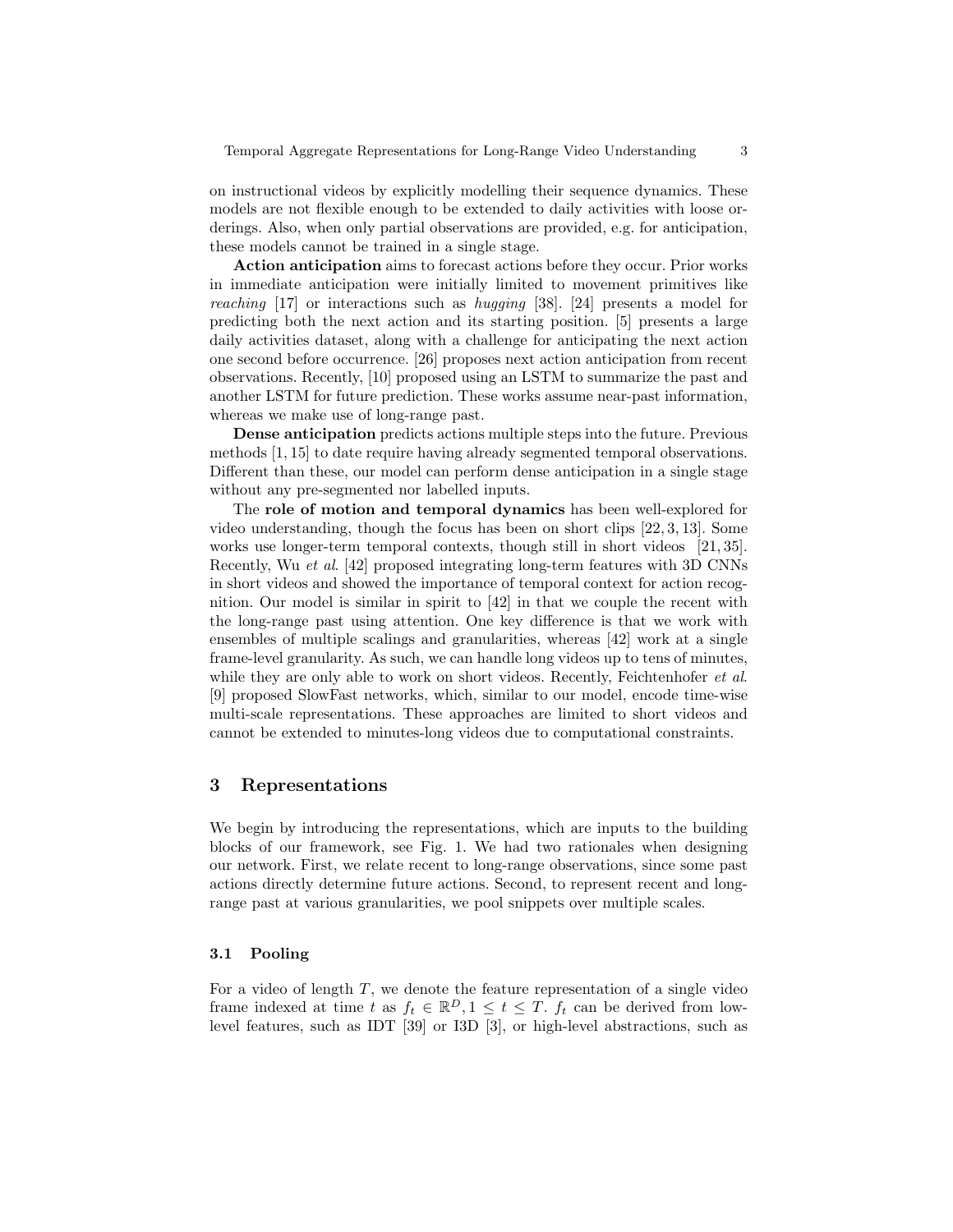



Fig. 1. Model overview: In this example we use 3 scales for computing the "spanning past" features  ${\bf S}_{K_1}, {\bf S}_{K_2}, {\bf S}_{K_3}$ , and 2 starting points to compute the "recent past" features,  $\mathbf{R}_{i_1}, \mathbf{R}_{i_2}$ , by max-pooling over the frame features in each snippet. Each recent snippet is coupled with all the spanning snippets in our Temporal Aggregation Block (TAB). An ensemble of TAB outputs is used for dense or next action anticipation.

sub-activity labels derived from segmentation algorithms. To reduce computational load, we work at a snippet-level and define a snippet feature  $\mathbf{F}_{ii,K}$  as the concatenation of max-pooled features from  $K$  snippets, where snippets are partitioned consecutively from frames  $i$  to  $j$ :

$$
\mathbf{F}_{ij;K} = [F_{i,i+k}, F_{i+k+1,i+2k}, \dots, F_{j-k+1,j}], \text{ where}
$$
\n
$$
(F_{p,q})_d = \max_{p \le t \le q} \{ f_t \}_d, \ 1 \le d \le D, \ k = (j-i)/K.
$$
\n(1)

Here,  $F_{p,q}$  indicates the maximum over each dimension d of the frame features in a given snippet between frames  $p$  and  $q$ , though it can be substituted with other alternatives. In the literature, methods representing snippets or segments of frames range from simple sampling and pooling strategies to more complex representations such as learned pooling [23] and LSTMs [27]. Especially for long snippets, it is often assumed that a learned representation is necessary [11, 20], though their effectiveness over simple pooling is still controversial [40]. The learning of novel temporal pooling approaches goes beyond the scope of this work and is an orthogonal line of development. We verify established methods (see Sec. 5.2) and find that a simple max-pooling is surprisingly effective and sufficient.

### 3.2 Recent vs. Spanning Representations

Based on different start and end frames  $i$  and  $j$  and number of snippets  $K$ , we define two types of snippet features: "recent" features  $\{\mathcal{R}\}\$  from recent observations, and "spanning" features  $\{S\}$  drawn from the entire video. The recent snippets cover a couple of seconds (or up to a minute, depending on the temporal granularity) before the current time point while spanning snippets refer to the long-range past and may last up to ten minutes. For "recent" snippets, the end frame  $i$  is fixed to the current time point  $t$ , and the number of snippets is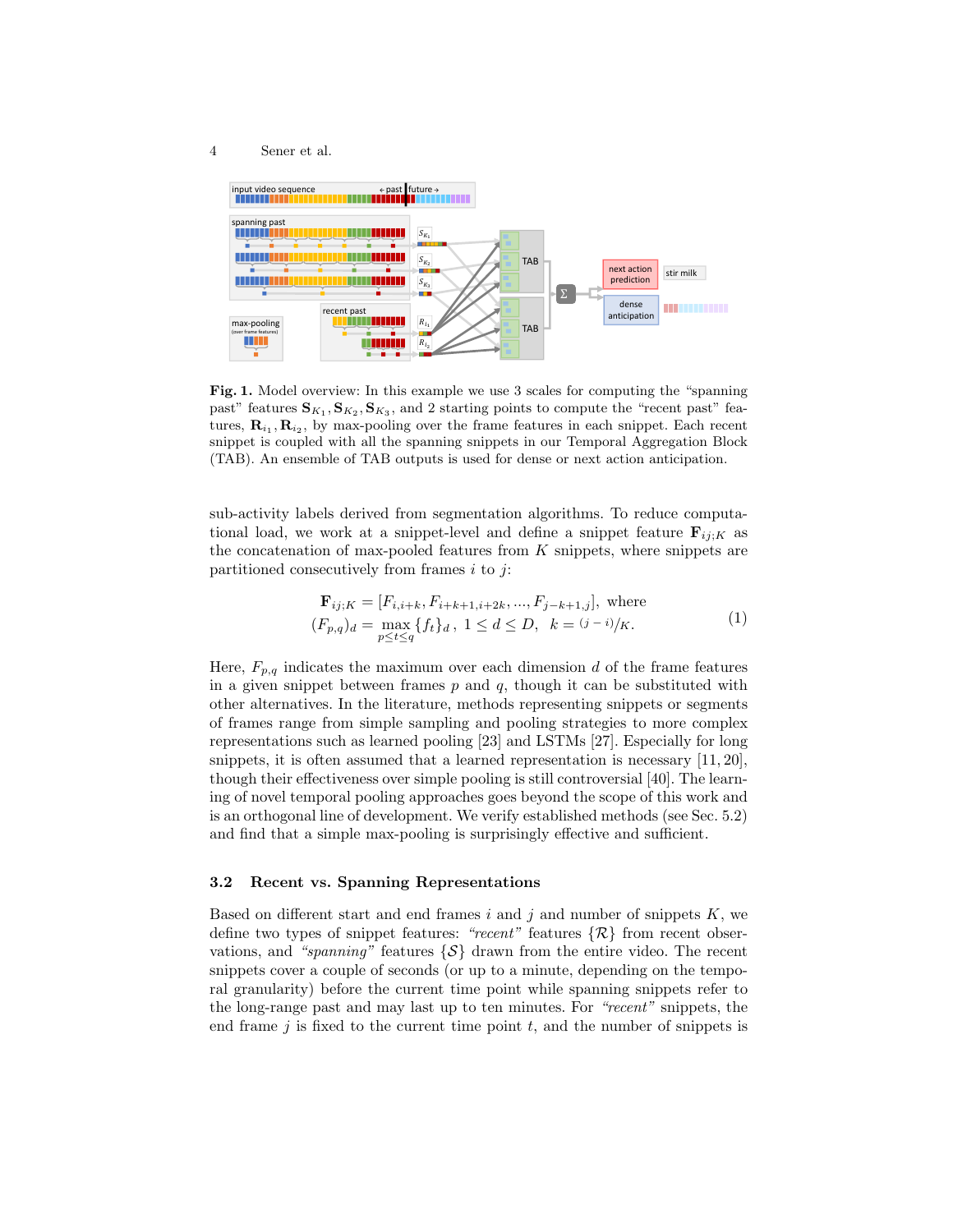

Fig. 2. Model components: Non-Local Blocks (NLB) compute interactions between two representations via attention (Sec. 4.1). Two such NLBs are combined in a Coupling Block (CB), which calculates the attention-reweighted spanning and recent representations (Sec. 4.2). We couple each recent with all spanning representations via individual CBs and combine their outputs in a Temporal Aggregation Block (TAB) (Sec. 4.3). The outputs of multiple such TABs are combined to perform anticipation, Fig. 1.

fixed to  $K_R$ . The recent snippet features R can be defined as a feature bank of snippet features with different start frames  $i$ , i.e.

$$
\mathcal{R} = \{ \mathbf{F}_{i_1 t; K_R}, \mathbf{F}_{i_2 t; K_R}, ..., \mathbf{F}_{i_R t; K_R} \} = \{ \mathbf{R}_{i_1}, \mathbf{R}_{i_2}, ..., \mathbf{R}_{i_R} \},
$$
(2)

where  $\mathbf{R}_i \in \mathbb{R}^{D \times K_R}$  is a shorthand to denote  $\mathbf{F}_{i,t;K_R}$ , since endpoint t and number of snippets  $K_R$  are fixed. In Fig. 1 we use two starting points to compute the "recent" features and represent each with  $K_R = 3$  snippets ( $\Box \Box \& \Box \Box$ ).

For "spanning" snippets,  $i$  and  $j$  are fixed to the start of the video and current time point, i.e.  $i=0, j=t$ . Spanning snippet features S are defined as a feature bank of snippet features with varying number of snippets  $K$ , i.e.

$$
S = {\mathbf{F}_{0t;K_1}, \mathbf{F}_{0t;K_2}, ..., \mathbf{F}_{0t;K_S}} = {\mathbf{S}_{K_1}, \mathbf{S}_{K_2}, ..., \mathbf{S}_{K_S}},
$$
(3)

where  $\mathbf{S}_K \in \mathbb{R}^{D \times K}$  is a shorthand for  $\mathbf{F}_{0,t,K}$ . In Fig. 1 we use three scales to compute the "spanning" features with  $K = \{7, 5, 3\}$  (**THEFE**, **HEFE** & **IP**).

Key to both types of representations is the ensemble of snippet features from multiple scales. We achieve this by varying the number of snippets  $K$  for the spanning past. For the recent past, it is sufficient to keep the number of snippets  $K_R$  fixed, and vary only the start point i, due to redundancy between  $R$  and  $S$  for the snippets that overlap. For our experiments, we work with snippets ranging from seconds to several minutes.

# 4 Framework

In Fig. 2 we present an overview of the components used in our framework, which we build in a bottom-up manner, starting with the recent and spanning features  $\mathcal R$  and  $\mathcal S$ , which are coupled with non-local blocks (NLB) (Sec. 4.1) within coupling blocks  $(CB)$  (Sec. 4.2). The outputs of the CBs from different scales are then aggregated inside temporal aggregation blocks (TAB) (Sec. 4.3). Outputs of different TABs can then be chained together for either next action anticipation or dense anticipation (Secs. 5.3, 5.5).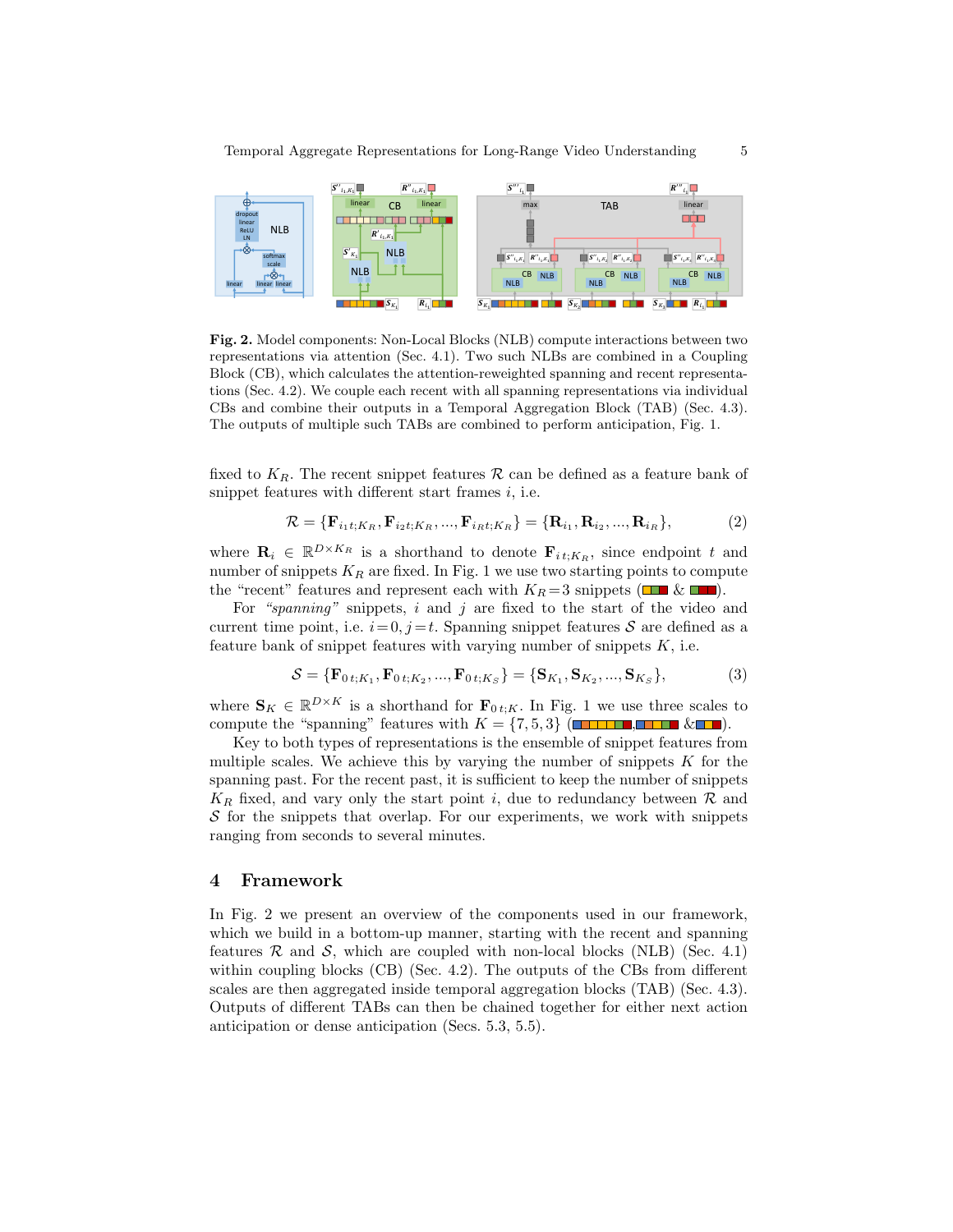#### 4.1 Non-Local Blocks (NLB)

We apply non-local operations to capture relationships amongst the spanning snippets and between spanning and recent snippets. Non-local blocks [41] are a flexible way to relate features independently from their temporal distance and thus capture long-range dependencies. We use the modified non-local block from [42], which adds layer normalization [2] and dropout [33] to the original one in [40]. Fig. 2 (left) visualizes the architecture of the block, the operation of which we denote as  $NLB(\cdot, \cdot)$ .

# 4.2 Coupling Block (CB)

Based on the NLB, we define attention-reweighted spanning and recent outputs:

$$
\mathbf{S}'_K = NLB(\mathbf{S}_K, \mathbf{S}_K) \quad \text{and} \quad \mathbf{R}'_{i,K} = NLB(\mathbf{S}'_K, \mathbf{R}_i). \tag{4}
$$

 $\mathbf{R}'_{i,K}$  is coupled with either  $\mathbf{R}_i$  or  $\mathbf{S}'_K$  via concatenation and a linear layer. This results in the fixed-length representations  $\mathbf{R}''_{i,K}$  and  $\mathbf{S}''_{i,K}$ , where i is the starting point of the recent snippet and  $K$  is the scale of the spanning snippet.

### 4.3 Temporal Aggregation Block (TAB)

The final representation for recent and spanning past is computed by aggregating outputs from multiple CBs. For the same recent starting point  $i$ , we concatenate  ${\bf R}''_{i,K_1},...,{\bf R}''_{i,K_S}$  for all spanning scales and pass the concatenation through a linear layer to compute  $\mathbf{R}''''$ . The final spanning representation  $\mathbf{S}'''_i$  is a max over all  $\mathbf{S}''_{i,K_1},...,\mathbf{S}''_{i,K_S}$ . We empirically find that taking the max outperforms other alternatives like linear layers and/or concatenation for the spanning past (Sec. 5.2). TAB outputs, by varying recent starting points  $\{i\}$  and scales of spanning snippets  $\{K\}$ , are multi-granular video representations that aggregate and encode both the recent and long-range past. We name these temporal aggregate representations. Fig.1 shows an example with 2 recent starting points and 3 spanning scales. These representations are generic and can be applied in various video understanding tasks (see Sec. 4.4) from long streams of video.

### 4.4 Prediction Model

Classification: For single-label classification tasks such as next action anticipation, temporal aggregate representations can be used directly with a classification layer (linear  $+$  softmax). A cross-entropy loss based on ground truth labels Y can be applied to the predictions  $\hat{Y}_i$ , where Y is either the current action label for recognition, or the next action label for next action prediction (see Fig. 3).

When the individual actions compose a complex activity (e.g. "take bowl" and "pour milk" as part of "making cereal" in Breakfast [18]), we can add an additional loss based on the complex activity label Z. Predicting Z as an auxiliary task helps with anticipation. For this we concatenate  $S''_{i_1}, \ldots, S''_{i_R}$  from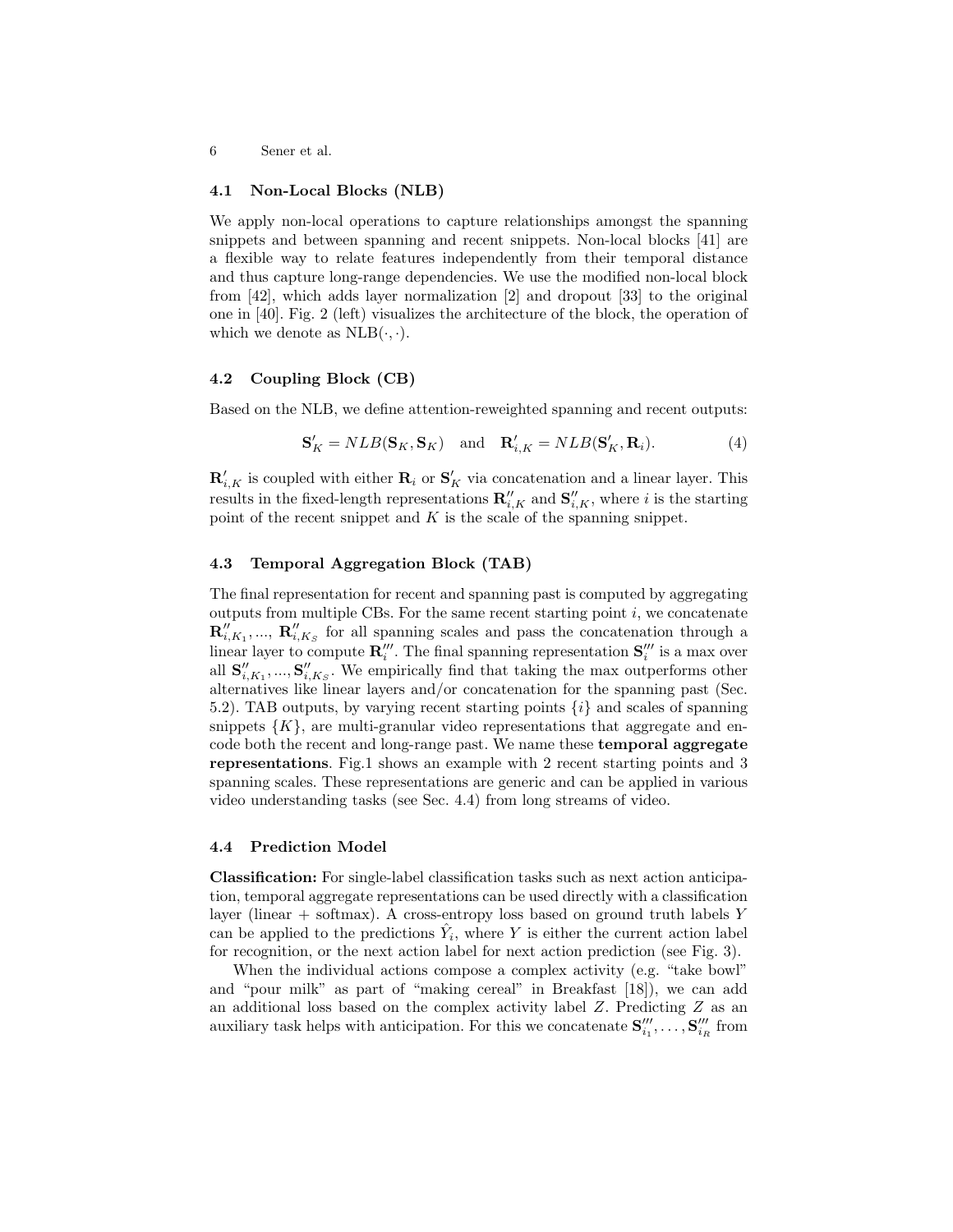

Fig. 3. Prediction models for classification (left) and sequence prediction (right).

all TABs and pass them through a classification layer to obtain  $\hat{Z}$ . The overall loss is a sum of the cross entropies over the action and complex activity labels:

$$
\mathcal{L}_{\text{cl}} = \mathcal{L}_{\text{comp}} + \mathcal{L}_{\text{action}} = -\sum_{n=1}^{N_Z} Z_n \log(\hat{Z})_n - \sum_{r=1}^{R} \sum_{n=1}^{N_Y} Y_n \log(\hat{Y}_{i_r})_n, \qquad (5)
$$

where  $i_r$  is one of the R recent starting points, and  $N_Y$  and  $N_Z$  are the total number of actions and complex activity classes respectively. During inference, the predicted scores are summed for a final prediction, i.e.  $\hat{Y} = \max_n (\sum_{r=1}^R \hat{Y}_{i_r})_n$ .

We frame sequence segmentation as a classification task and predict framelevel action labels of complex activities. Multiple sliding windows with fixed start and end times are generated and then classified into actions using Eq.5.

Sequence prediction: The dense anticipation task predicts frame-wise actions of the entire future sequence. Previously, [1] predicted future segment labels via classification and regressed the durations. We opt to estimate both via classification. The sequence duration is discretized into  $N_D$  intervals and represented as one-hot encodings  $D \in \{0,1\}^{N_D}$ . For dense predictions, we perform multistep estimates. We first estimate the current action and complex activity label, as per Eq. 6. The current duration  $D$  is then estimated via a classification layer applied to the concatenation of recent temporal aggregates  $\mathbf{R}'''_{i_1},...,\mathbf{R}'''_{i_R}$ .

For future actions, we concatenate all recent and spanning temporal aggregates  $\mathbf{R}''_{i_1}, ..., \mathbf{R}'''_{i_R}$  and  $\mathbf{S}'''_{i_1}, ..., \mathbf{S}'''_{i_R}$  and the classification layer outputs  $\hat{Y}_{i_1}, ..., \hat{Y}_{i_R}$ , and pass the concatenation through a linear layer before feeding the output to a one-layer LSTM. The LSTM predicts at each step m an action vector  $\tilde{Y}^m$ and a duration vector  $\hat{D}^m$  (see Fig. 3). The dense anticipation loss is a sum of the cross-entropies over the current action, its duration, future actions and durations, and task labels respectively:

$$
\mathcal{L}_{\text{dense}} = \mathcal{L}_{\text{cl}} - \sum_{n=1}^{N_D} D_n \log(\hat{D})_n - \frac{1}{M} \sum_{m=1}^{M} \left( \sum_{n=1}^{N_Y} Y_n^m \log(\hat{Y}^m)_n + \sum_{n=1}^{N_D} D_n^m \log(\hat{D}^m)_n \right)
$$
(6)

During inference we sum the predicted scores (post soft-max) for all starting points  $i_r$  to predict the current action as  $\max_n(\sum_{r=1}^R \hat{Y}_{i_r})_n$ . The LSTM is then applied recurrently to predict subsequent actions and durations.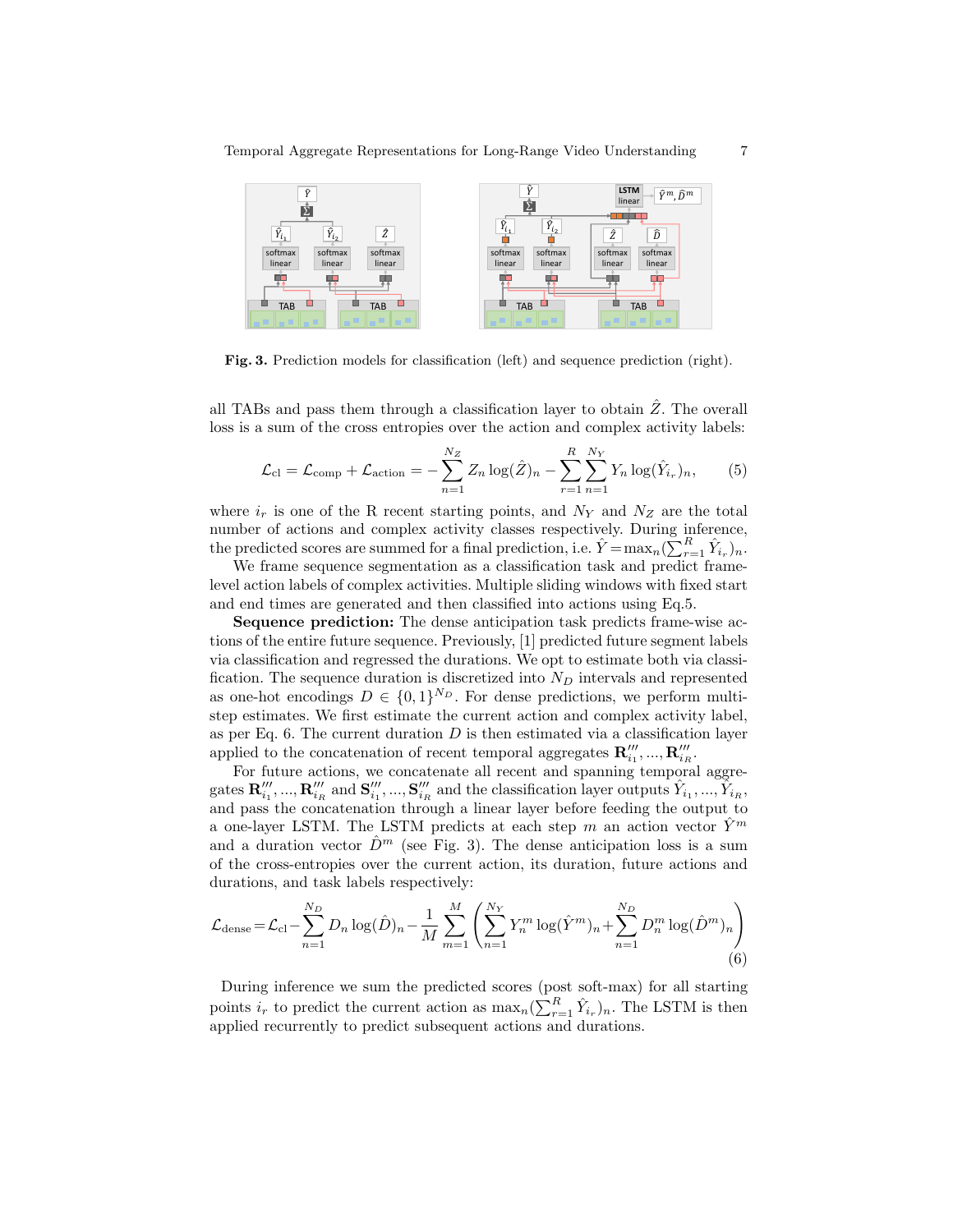| Dataset                    | video duration<br>median, mean $\pm$ std                           |      | $\left \# \text{ classes}\right \# \text{ segments}\right $ | $\{i\}$ (in seconds)               | $K_R$ | $\{K\}$                           |
|----------------------------|--------------------------------------------------------------------|------|-------------------------------------------------------------|------------------------------------|-------|-----------------------------------|
|                            | $ \text{Breakfast}(\text{@}15\text{fps}) $ 15.1s, 26.6s $\pm 36.8$ | 48   | 11.3K                                                       | $\{t-10, t-20, t-30\}$             |       | $5 \left  \{10, 15, 20\} \right $ |
| $50$ Salads $(@30$ fps $)$ | 29.7s, $38.4s \pm 31.5$                                            |      | 0.9K                                                        | $\{t-5, t-10, t-15\}$              |       | $5 \mid \{5, 10, 15\} \mid$       |
| $EPIC(@60f_{DS})$          | 1.9s, $3.7s \pm 5.6$                                               | 2513 | 36.6K                                                       | $\{t-1.6, t-1.2, t-0.8, t-0.4\}$ 2 |       | $\{2,3,5\}$                       |

Table 1. Dataset details and our respective model parameters.

# 5 Experiments

#### 5.1 Datasets and Features

We experiment on Breakfast [18], 50Salads [34] and EPIC-Kitchens [5]. The sequences in each dataset reflect realistic durations and orderings of actions, which is crucial for real-world deployment of anticipation models. Relevant datasets statistics are given in Table 1. One notable difference between these datasets is the label granularity; it is very fine-grained for EPIC, hence their 2513 action classes, versus the coarser 48 and 17 actions of Breakfast and 50Salads. As a result, the median action segment duration is 8-16x shorter.

Feature-wise, we use pre-computed Fisher vectors [1] and I3D [3] for Breakfast, Fisher vectors for 50Salads, and appearance, optical flow and object-based features provided by [10] for EPIC. Results for Breakfast and 50Salads are averaged over the predefined 4 and 5 splits respectively. Since 50Salads has only a single complex activity (making salad) we omit complex activity prediction for it. For EPIC, we report results on the test set. Evaluation measures are class accuracy (Acc.) for next action prediction and mean over classes [1] for dense prediction. We report Top-1 and Top-5 accuracies to be consistent with [26, 10].

Hyper-parameters for spanning  $\{K\}$ , recent scales  $K_R$  and recent starting points  $\{i\}$  are given in Table 1. We cross validated the parameters on different splits of 50Salads and Breakfast; on EPIC, we select parameters with the validation set [10].

### 5.2 Component validation

We verify each component's utility via a series of ablation studies summarized in Table 2. As our main motivation was to develop a representation for anticipation in long video streams, we validate on Breakfast for next action anticipation. Our full model gets a performance of 40.1% accuracy averaged over actions.

Video Representation: Several short-term feature representations have been proposed for video, e.g. 3D convolutions [36], or combining CNNs and RNNs for sequences [44, 7]. For long video streams, it becomes difficult to work with all the raw features. Selecting representative features can be as simple as sub-sampling the frames [9, 43], or pooling [40], to more complex RNNs [44]. Current findings in the literature are not in agreement. Some propose learned strategies [25, 20], while others advocate pooling [40]. Our experiments align with the latter, showing that max-pooling is superior to both sampling  $(+8\%)$  and the GRU  $(+2.2\%)$  or bi-directional LSTM [4]  $(+1.4\%)$ . The performance of GRU and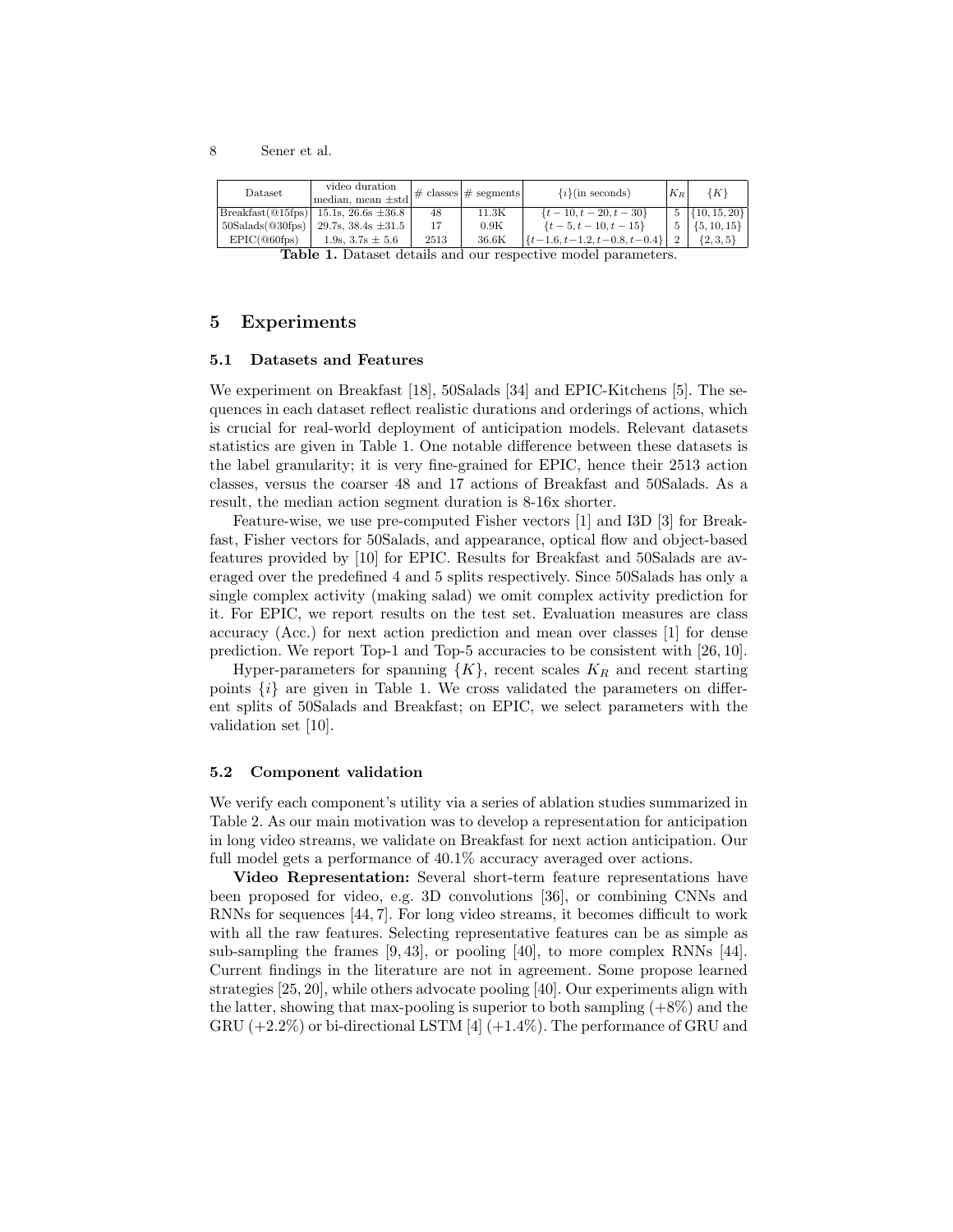| Pooling type                                                                                                                                                                                  | frame sampling                                                                                                          | <b>GRU</b> | <b>BiLSTM</b>     | mean-pooling |      | $max-pooling$                                     |  |  |
|-----------------------------------------------------------------------------------------------------------------------------------------------------------------------------------------------|-------------------------------------------------------------------------------------------------------------------------|------------|-------------------|--------------|------|---------------------------------------------------|--|--|
| Acc.                                                                                                                                                                                          | 32.1                                                                                                                    | 37.9       | 38.7              | 36.6         |      | 40.1                                              |  |  |
| Influence of                                                                                                                                                                                  | Changes in components                                                                                                   |            | Acc. $(Drop)$     |              |      |                                                   |  |  |
| Non-Local Blocks (NLB)                                                                                                                                                                        | replace all NLBs with concatenation $+$ linear layer                                                                    |            |                   |              |      | $33.7(6.4\%)$                                     |  |  |
|                                                                                                                                                                                               | only couple the $S_K$ and $S_K$ in CBs                                                                                  |            |                   |              |      | $35.1(5.0\%)$                                     |  |  |
| Coupling Blocks (CB)                                                                                                                                                                          | only couple the $\mathbf{R}_i$ and $\mathbf{R}_i$ in CBs                                                                |            | $34.2(5.9\%)$     |              |      |                                                   |  |  |
|                                                                                                                                                                                               | replace $CBs$ with concatenation $+$ linear layer                                                                       |            | 33.4 $(6.7\%)$    |              |      |                                                   |  |  |
| Temporal Aggregation                                                                                                                                                                          | a single CB is used in TABs                                                                                             |            | $38.0(2.1\%)$     |              |      |                                                   |  |  |
| Blocks (TAB)                                                                                                                                                                                  | three CBs are used in a single TAB                                                                                      |            | $37.7(2.4\%)$     |              |      |                                                   |  |  |
|                                                                                                                                                                                               | a single a CB is used without any TABs                                                                                  |            | $32.1(8.0\%)$     |              |      |                                                   |  |  |
| (a) starting points $i$                                                                                                                                                                       | $i_1 = t - 10i_2 = t - 20i_3 = t - 30i_4 = 0$ { <b>i</b> <sub>1</sub> , <b>i</b> <sub>2</sub> , <b>i</b> <sub>3</sub> } |            |                   |              |      |                                                   |  |  |
| $Recent & -$                                                                                                                                                                                  | 36.9<br>37.7                                                                                                            |            | 35.1<br>37.2      | 40.1         |      |                                                   |  |  |
| $\begin{tabular}{ l l } \hline \multicolumn{3}{ l }{Spanning (b)} \multicolumn{3}{ l }{spanning scales $K$} \\ \hline \multicolumn{3}{ l }{Repr.} & \multicolumn{3}{ l }{Acc}. \end{tabular}$ | ${5}$<br>${10}$                                                                                                         |            | ${15}$<br>${20}$  |              |      | $\{10, 15\}$ $\{10, 15, 20\}$ $\{5, 10, 15, 20\}$ |  |  |
| Repr.                                                                                                                                                                                         | 37.4<br>38.0                                                                                                            |            | 37.4<br>37.5      | 39.0         | 40.1 | 40.2                                              |  |  |
| $\overline{\textbf{(c)}\text{ recent scales }K_R}$                                                                                                                                            | 3                                                                                                                       |            | $5^{\circ}$<br>10 |              |      |                                                   |  |  |
| Acc.                                                                                                                                                                                          | 38.7<br>39.5                                                                                                            |            | 40.1<br>38.6      |              |      |                                                   |  |  |

Temporal Aggregate Representations for Long-Range Video Understanding 9

Table 2. Ablations on the influence of different model components.

BiLSTM are comparable to average-pooling, but require much longer training and inference time. For us, max-pooling works better than average pooling; this contradicts the findings of [40]. We attribute this to the fact that we pool over minutes-long snippets and it is likely that mean- smooths away salient features that are otherwise preserved by max-pooling. We conducted a similar ablations on EPIC, where we observed a 1.3% increase with max- over mean-pooling.

Recent and Spanning Representations: In our ablations, unless otherwise stated, an ensemble of 3 spanning scales  $K = \{10, 15, 20\}$  and 3 recent starting points  $i = \{t-10, t-20, t-30\}$  are used. Table 2 (a) compares single starting points for the recent snippet features versus an ensemble. With a single starting point, points too near to and too far from the current time decrease the performance. The worst individual result is with  $i_4 = 0$ , i.e. using the entire sequence; the peak is at  $i_2 = t - 20$ , though an ensemble is still best. In Table 2 (b), we show the influence of spanning snippet scales. These scales determine the temporal snippet granularity; individually, results are not significantly different across the scales, but as we begin to aggregate an ensemble, the results improve. The ensemble with 4 scales is best but only marginally better than 3, at the expense of a larger network, so we choose  $K = \{10, 15, 20\}$ . In Table 2 (c), we show the influence of recent snippet scales, we find  $K_R = 5$  performs best.

Coupling Blocks: Previous studies on simple video understanding have shown the benefits of using features from both the recent and long-range past [21, 42. A naïve way to use both is to simply concatenate, though combining the two in a learned way, e.g. via attention, is superior  $(+6.4\%)$ . To incorporate attention, we apply NLBs [41], which is an adaptation of the attention mechanism that is popularly used in machine translation. When we replace our CBs with concatenation and a linear layer, there is a drop of 6.7%. When we do not use coupling but separately pass the  $\mathbf{R}_i$  and  $\mathbf{S}_K$  through concatenation and a linear layer, there is a drop of 7.5%. We find also that coupling the recent  $\mathbf{R}_i$  and long range  $\mathbf{S}_K$  information is critical. Coupling only recent information (-5.9%) does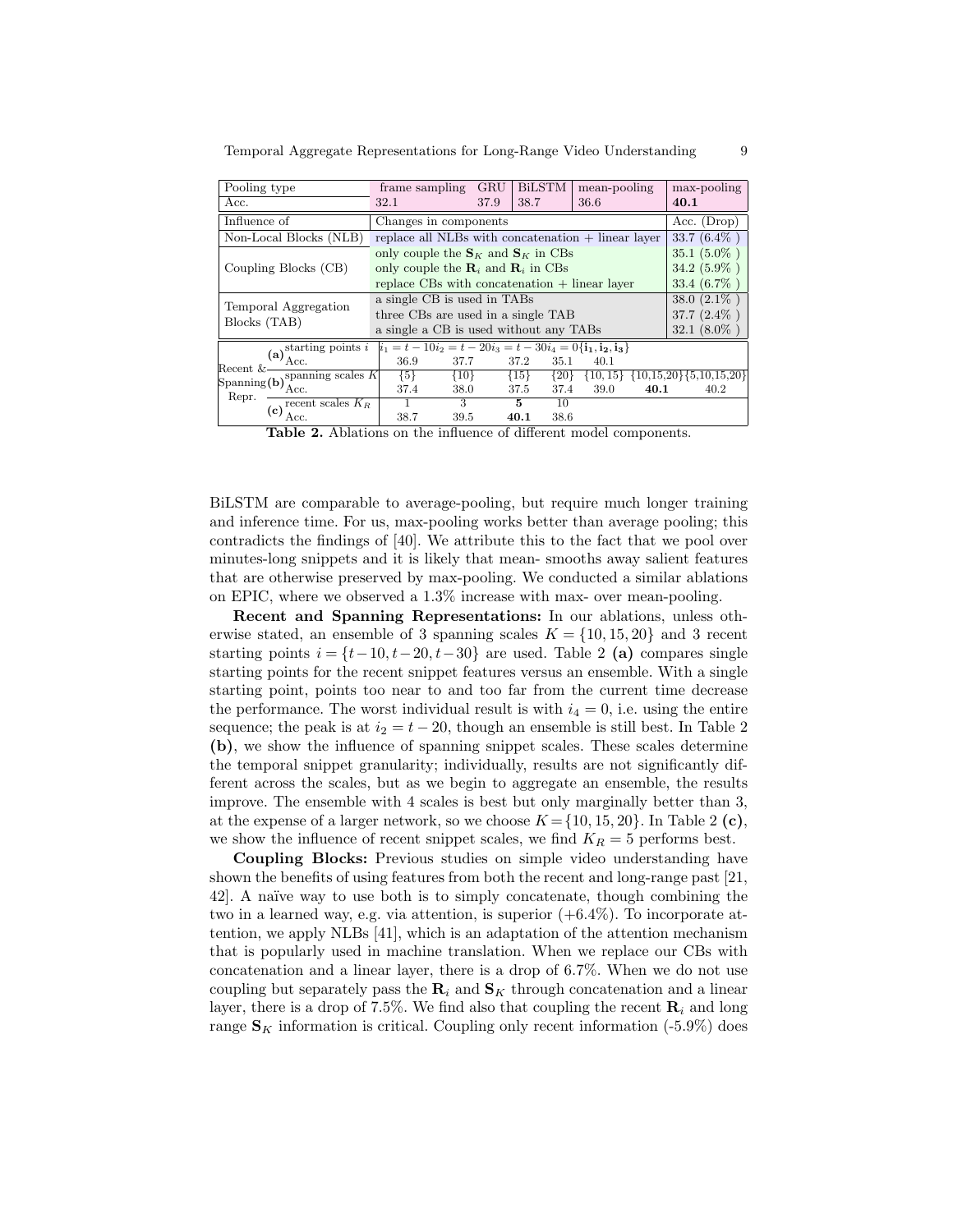| Method             | Input                | Segmentation Method and Feature | <b>Breakfast</b> | $50$ Salads |
|--------------------|----------------------|---------------------------------|------------------|-------------|
| [38]               | FC7 features         |                                 | 8.1              | 6.2         |
| [26]               | $R(2+1)D$            |                                 | 32.3             |             |
| $RNN$ [1]          | segmentation         | $[29]$ , Fisher                 | 30.1             | 30.1        |
| CNN <sub>[1]</sub> | segmentation         | $[29]$ , Fisher                 | 27.0             | 29.8        |
| ours no $Z$        | Fisher               |                                 | 29.2             | 31.6        |
| <b>ours</b>        | Fisher               | -                               | 29.7             |             |
| <b>ours</b>        | 13D                  | -                               | 40.1             | 40.7        |
| <b>ours</b>        | segmentation         | ours, I3D                       | 43.1             |             |
| <b>ours</b>        | segmentation $+$ I3D | ours, I3D                       | 47.0             |             |
| ours               | frame GT             | $\overline{\phantom{0}}$        | 64.7             | 63.8        |
| ours               | frame $GT + I3D$     | ۰                               | 63.1             |             |

Table 3. Next action anticipation comparisons on Breakfast and 50Salads, given different frame inputs ( GT action labels , Fisher vectors , I3D features ).

not keep sufficient context, whereas coupling only long-range past (-5%) does not leave sufficient representation for the more relevant recent aspects.

Temporal Aggregation Blocks (TAB) are the most critical component. Omitting them and classifying a single CB's outputs significantly decreases accuracy (-8%). The strength of the TAB comes from using ensembles of coupling blocks as input (single, -2.1%) and using the TABs in an ensemble (single, -2.4%).

Additional ablations: When we omit the auxiliary complex activity prediction, i.e. removing the Z term from Eq. 6 ("no Z"), we observe a slight performance drop of 1.1%. In our model we max pool over all  $\mathbf{S}''_{i,K_1}, ..., \mathbf{S}''_{i,K_S}$  in our TABs. When we replace the max-pooling with concatenation + linear, we reach an accuracy of 37.4. We also try to disentangle the ensemble effect from the use of multi-granular representations. When we fix the spanning past scales  $K$  to  $\{15, 15, 15\}$  and all the starting points to  $i = t - 20$ , we observe a drop of 1.2% in accuracy which indicates the importance of our multi-scale representation.

#### 5.3 Anticipation on Procedural Activities - Breakfast & 50 Salads

Next Action Anticipation predicts the action that occurs 1 second from the current time t. We compare to the state of the art in Table 3 with two types of frame inputs: spatio-temporal features (Fisher vectors or I3D) and frame-wise action labels (either from ground truth or via a separate segmentation algorithm) on Breakfast. Compared to previous methods using only visual features as input, we outperform CNN (FC7) features [38] and spatio-temporal features  $R(2+1)D$  [26] by a large margin  $(+32.3\%$  and  $+8.1\%)$ . While the inputs are different,  $R(2+1)D$  features were shown to be comparable to I3D features [37]. Since [26] uses only recent observations, we conclude that incorporating the spanning past into the prediction model is essential.

Our method degrades when we replace I3D with the weaker Fisher vectors  $(40.1\%$  vs  $29.7\%)$ . Nevertheless, this result is competitive with methods using action labels [1] (30.1% with RNN) derived from segmentation algorithms [29] using Fisher vectors as input. For fair comparison, we report a variant without the complex activity prediction ("no  $Z$ "), which has a slight performance drop (-0.5%). If we use action labels as inputs instead of visual features, our performance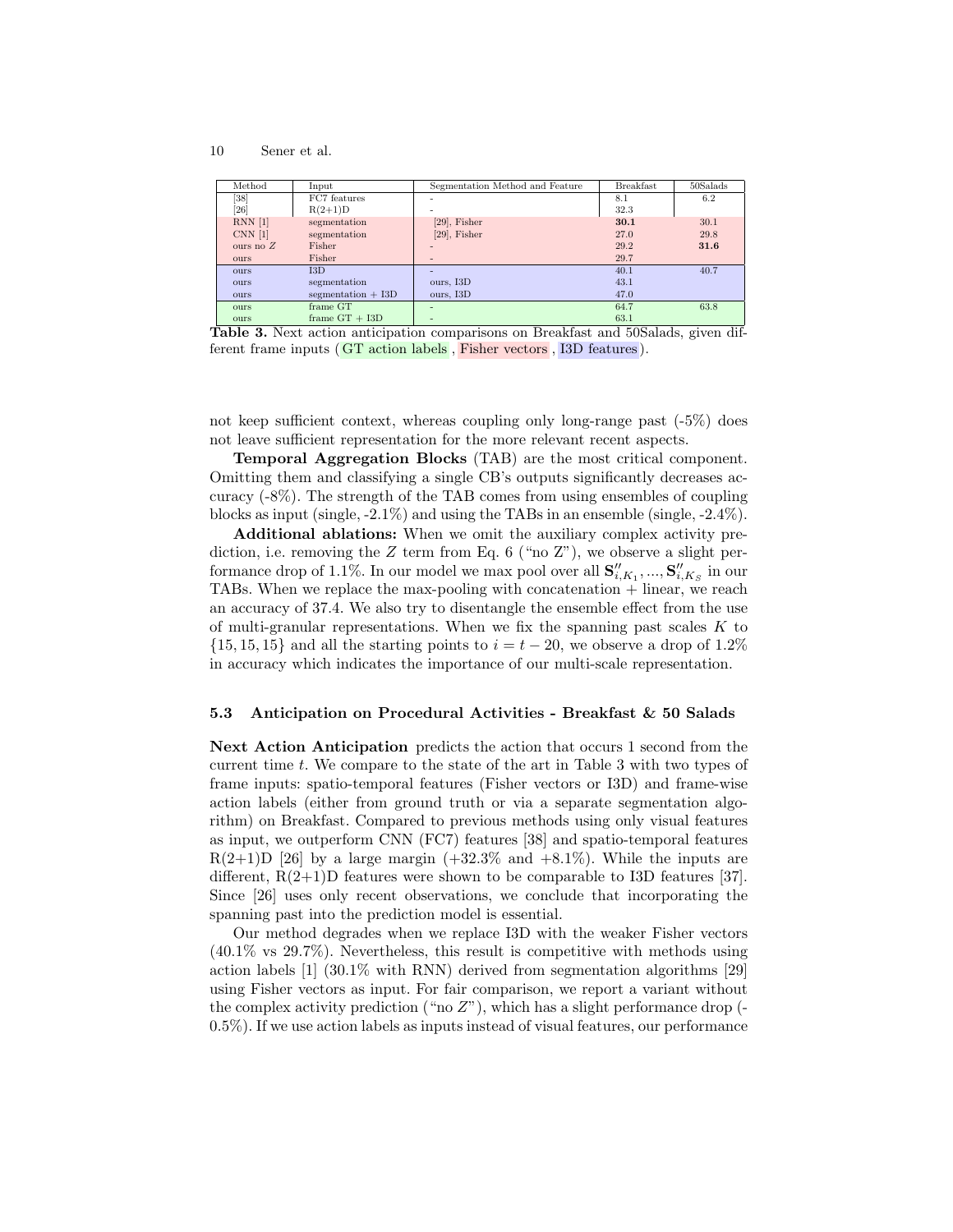|        |                                                | <b>Breakfast</b>                                  |      |      |      |      |      |      |                                                |      | $50$ salads |      |      |      |      |      |
|--------|------------------------------------------------|---------------------------------------------------|------|------|------|------|------|------|------------------------------------------------|------|-------------|------|------|------|------|------|
| Obs.   |                                                |                                                   | 20%  |      |      |      | 30%  |      |                                                |      | 20%         |      |      |      | 30%  |      |
| Pred.  | 10%                                            | 20%                                               | 30%  | 50%  | 10%  | 20%  | 30%  | 50%  | 10%                                            | 20%  | 30%         | 50%  | 10%  | 20%  | 30%  | 50%  |
| A      |                                                | Labels $(GT)$                                     |      |      |      |      |      |      | Labels $(GT)$                                  |      |             |      |      |      |      |      |
| RNN[1] | 60.4                                           | 50.4                                              | 45.3 | 40.4 | 61.5 | 50.3 | 45.0 | 41.8 | 42.3                                           | 31.2 | 25.2        | 16.8 | 44.2 | 29.5 | 20.0 | 10.4 |
| CNN[1] | 58.0                                           | 49.1                                              | 44.0 | 39.3 | 60.3 | 50.1 | 45.2 | 40.5 | 36.1                                           | 27.6 | 21.4        | 15.5 | 37.4 | 24.8 | 20.8 | 14.1 |
| Ke[15] | 64.5                                           | 56.3                                              | 50.2 | 44.0 | 66.0 | 55.9 | 49.1 | 44.2 | 45.1                                           | 33.2 | 27.6        | 17.3 | 46.4 | 34.8 | 25.2 | 13.8 |
| ours   | 65.5                                           | 55.5                                              | 46.8 | 40.1 | 67.4 | 56.1 | 47.4 | 41.5 | 47.2                                           | 34.6 | 30.5        | 19.1 | 44.8 | 32.7 | 23.5 | 15.3 |
| в      | Features (Fisher)                              |                                                   |      |      |      |      |      |      | Features (Fisher)                              |      |             |      |      |      |      |      |
| CNN[1] | 12.8                                           | 11.6                                              | 11.2 | 10.3 | 17.7 | 16.9 | 15.5 | 14.1 |                                                |      |             |      |      |      |      |      |
| ours   | 15.6                                           | 13.1                                              | 12.1 | 11.1 | 19.5 | 17.0 | 15.6 | 15.1 | 25.5                                           | 19.9 | 18.2        | 15.1 | 30.6 | 22.5 | 19.1 | 11.2 |
| C      | <b>Labels</b> (Fisher + [29] (Acc. 36.8/42.9)) |                                                   |      |      |      |      |      |      | <b>Labels</b> (Fisher + [29] (Acc. 66.8/66.7)) |      |             |      |      |      |      |      |
| RNN[1] | 18.1                                           | 17.2                                              | 15.9 | 15.8 | 21.6 | 20.0 | 19.7 | 19.2 | 30.1                                           | 25.4 | 18.7        | 13.5 | 30.8 | 17.2 | 14.8 | 9.8  |
| CNN[1] | 17.9                                           | 16.4                                              | 15.4 | 14.5 | 22.4 | 20.1 | 19.7 | 18.8 | 21.2                                           | 19.0 | 16.0        | 9.9  | 29.1 | 20.1 | 17.5 | 10.9 |
| Ke[15] | 18.4                                           | 17.2                                              | 16.4 | 15.8 | 22.8 | 20.4 | 19.6 | 19.8 | 32.5                                           | 27.6 | 21.3        | 16.0 | 35.1 | 27.1 | 22.1 | 15.6 |
| ours   | 18.8                                           | 16.9                                              | 16.5 | 15.4 | 23.0 | 20.0 | 19.9 | 18.6 | 32.7                                           | 26.3 | 21.9        | 15.6 | 32.3 | 25.5 | 22.7 | 17.1 |
|        |                                                | Concatenate B and C                               |      |      |      |      |      |      | Concatenate B and C                            |      |             |      |      |      |      |      |
| ours   | 25.0                                           | 21.9                                              | 20.5 | 18.1 | 23.0 | 20.5 | 19.8 | 19.8 | 34.7                                           | 25.9 | 23.7        | 15.7 | 34.5 | 26.1 | 19.0 | 15.5 |
| D      |                                                | Features (I3D)                                    |      |      |      |      |      |      |                                                |      |             |      |      |      |      |      |
| ours   | 24.2                                           | 21.1                                              | 20.0 | 18.1 | 30.4 | 26.3 | 23.8 | 21.2 |                                                |      |             |      |      |      |      |      |
| E      |                                                | <b>Labels</b> $(I3D + our seg. (Acc. 54.7/57.8))$ |      |      |      |      |      |      |                                                |      |             |      |      |      |      |      |
| ours   | 37.4                                           | 31.2                                              | 30.0 | 26.1 | 39.5 | 34.1 | 31.0 | 27.9 |                                                |      |             |      |      |      |      |      |
|        |                                                | Concatenate D and E                               |      |      |      |      |      |      |                                                |      |             |      |      |      |      |      |
| ours   | 37.1                                           | 31.8                                              | 30.1 | 27.1 | 39.8 | 34.2 | 31.9 | 27.8 |                                                |      |             |      |      |      |      |      |

Temporal Aggregate Representations for Long-Range Video Understanding 11

Table 4. Dense anticipation mean over classes on Breakfast and 50salads, given different frame inputs ( GT action labels , Fisher vectors , I3D features ).

improves from 40.1% to 43.1%; merging labels and visual features gives another 4% boost to 47%. In this experiment we use segmentation results from our own framework, (see Sec. 5.6). However, if we substitute ground truth instead of segmentation labels, there is still a 17% gap. This suggests that the quality of the segmentation matters. When the segmentation is very accurate, adding additional features does not help and actually slightly deteriorates results (see Table 3 "frame  $GT"$  vs. "frame  $GT + I3D"$ ).

In Table 3, we also report results for 50Salads. Using Fisher vectors we both outperform the state of the art by 1.8% and the baseline with CNN features [38] by 25.4%. Using I3D features improves the accuracy by 9.1% over Fisher vectors.

Dense Anticipation predicts frame-wise actions; accuracies are given for specific portions of the remaining video (Pred.) after observing a given percentage of the past (Obs.). We refer the reader to the supplementary for visual results. Competing methods [1] and [15] have two stages; they first apply temporal video segmentation and then use outputs [29], i.e. frame-wise action labels, as inputs for anticipation. We experiment with both action labels and visual features.

For Breakfast (Table 4, left), when using GT frame labels, we outperform the others, for shorter prediction horizons. For 50Salads (Table 4, right), we outperform the state of the art for the observed 20%, and our predictions are more accurate on long-range anticipation (Pred. 50%). We outperform [1] when we use visual features as input (B Features (Fisher)). When using the segmentations (from [29], which has a frame-wise temporal segmentation accuracy of 36.8% and 42.9% for the observed 20% and 30% of video respectively), we are comparable to state of the art [15]. We further merge visual features with action labels for dense anticipation. With Fisher vectors and the frame labels obtained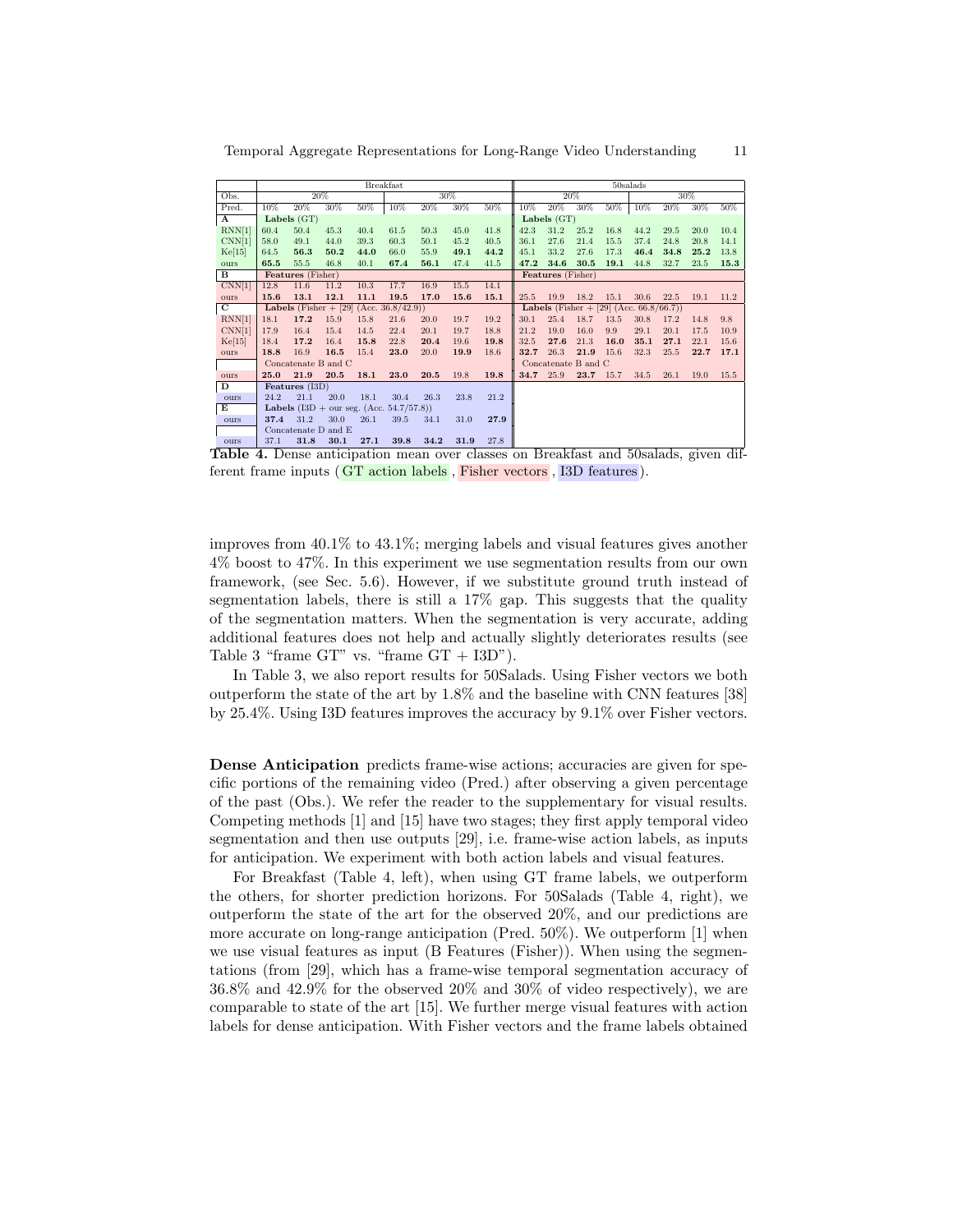12 Sener et al.



Fig. 4. Effect of spanning scope on instructional vs. daily activities. For EPIC we report Top-5 Acc. on the validation set with rgb, flow and object features and late fusion.

from [29], we observe a huge performance increase in performance compared to only using the frame labels (up to  $+7\%$ ) in Breakfast. In 50Salads, this increase is not significant nor consistent. This may be due to the better performing segmentation algorithm on 50Salads (frame-wise accuracy of 66.8% and 66.7% for 20% and 30% observed respectively). We observe further improvements on Breakfast once we substitute Fisher vectors with I3D features and segmentations from our own framework  $(13D + \text{ours seg.})$ . Similar to next action anticipation, performance drops when using only visual features as input (I3D is better than Fisher vectors). When using I3D features and the frame label outputs of our segmentation method, we obtain our model's best performance, with a slight increase over using only frame label outputs.

### 5.4 How much spanning past is necessary?

We vary the duration of spanning snippets  $(Eq. 3)$  with start time i as fractions of the current time t;  $i = 0$  corresponds to the full sequence, i.e. 100% of the spanning past, while  $i = t$  corresponds to none, i.e. using only recent snippets since the end points  $j$  remain fixed at  $t$ . Using the entire past is best for Breakfast (Fig. 4 left). Interestingly, this effect is not observed on EPIC (Fig. 4 right). Though we see a small gain by 1.2% until 40% past for the appearance features (rgb), beyond this, performance saturates. We believe this has to do with the fine granularity of labels in EPIC; given that the median action duration is only 1.9s, one could observe as many as 16 actions in 30 seconds. Given that the dataset has only 28.5K samples split over 2513 action classes, we speculate that the model cannot learn all the variants of long-range relationships beyond 30 seconds. Therefore, increasing the scope of the spanning past does not further increase the performance. Based on experiments on the validation set, we set the spanning scope to 6 seconds for EPIC for the rest of the paper.

#### 5.5 Recognition and Anticipation on Daily Activities - EPIC

The **anticipation** task of EPIC requires anticipating the future action  $\tau_{\alpha} = 1$ s before it starts. For fair comparison to the state of the art [10] (denoted by "RU"), we directly use features (appearance, motion and object) provided by the authors. We train our model separately for each feature modality with the same hyper-parameters and fuse predictions from the different modalities by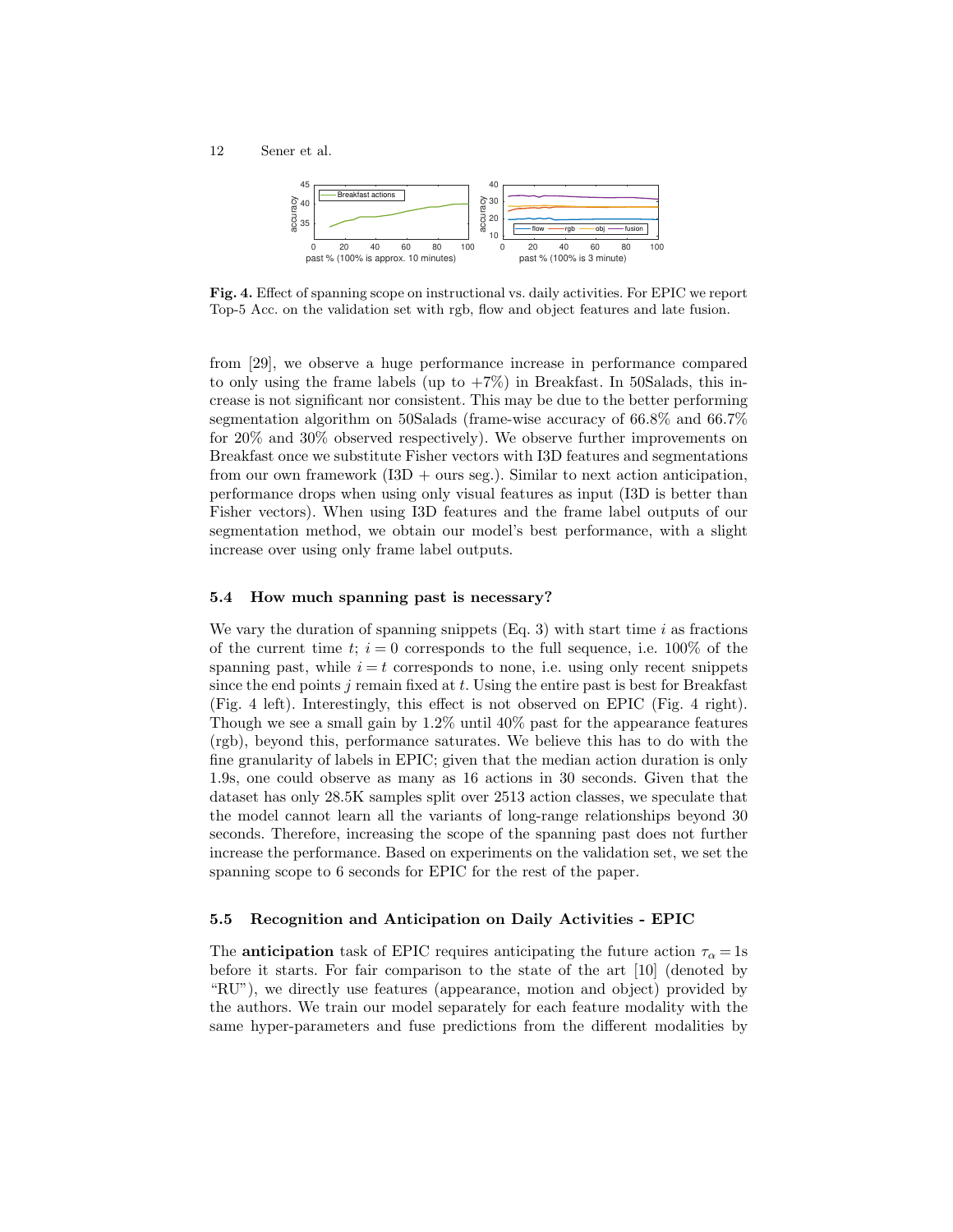| Action Anticipation         |                 | <b>Action Recognition</b>   |                 |
|-----------------------------|-----------------|-----------------------------|-----------------|
| l'on-l<br>$\Delta$ ceursev% | Top 5 Accuracy% | Ton-1<br>$\Delta$ ceursey % | Top-5 Accuracy% |

Temporal Aggregate Representations for Long-Range Video Understanding 13

|                |            |                          | Top-1 Accuracy% |        |      | Top-5 Accuracy $%$ |                         |                          | Top-1 $Accuracy\%$ |        |      | Top-5 Accuracy% |                          |
|----------------|------------|--------------------------|-----------------|--------|------|--------------------|-------------------------|--------------------------|--------------------|--------|------|-----------------|--------------------------|
|                |            | Verb                     | Noun            | Action | Verb | Noun               | Action                  | Verb                     | Noun               | Action | Verb | Noun            | Action                   |
|                | [26]       | 30.7                     | 16.5            | 9.7    | 76.2 | 42.7               | 25.4                    | $\overline{\phantom{a}}$ | ۰                  |        | ۰    | -               | $\overline{\phantom{a}}$ |
|                | TSN [5]    | 31.8                     | 16.2            | 6.0    | 76.6 | 42.2               | 28.2                    | 48.2                     | 36.7               | 20.5   | 84.1 | 62.3            | 39.8                     |
|                | $RU$ [10]  | 33.0                     | 22.8            | 14.4   | 79.6 | 50.9               | 33.7                    | 56.9                     | 43.1               | 33.1   | 85.7 | 67.1            | 55.3                     |
| S <sub>1</sub> | $LFB$ [42] | $\overline{\phantom{a}}$ | ٠               |        |      |                    | $\qquad \qquad =\qquad$ | 60.0                     | 45.0               | 32.7   | 88.4 | 71.8            | 55.3                     |
|                | [43]       | $\overline{\phantom{m}}$ | ۰               | ٠      | ۰    | ٠                  | $\qquad \qquad =$       | 65.7                     | 46.4               | 35.9   | 89.5 | 71.7            | 57.8                     |
|                | ours       | 31.4                     | 22.6            | 16.4   | 75.2 | 47.2               | 36.4                    | 63.2                     | 49.5               | 41.3   | 87.3 | 70.0            | 63.5                     |
|                | ours $v+n$ | 37.9                     | 24.1            | 16.6   | 79.7 | 54.0               | 36.1                    | 66.7                     | 49.6               | 41.6   | 90.1 | 77.0            | 64.1                     |
|                | [26]       | 28.4                     | 12.4            | 7.2    | 69.8 | 32.2               | 19.3                    | ٠                        | ۰                  | ۰      | ۰    |                 | $\overline{\phantom{a}}$ |
|                | TSN [5]    | 25.3                     | 10.4            | 2.4    | 68.3 | 29.5               | 6.6                     | 39.4                     | 22.7               | 10.9   | 74.3 | 45.7            | 25.3                     |
|                | $RU$ [10]  | 27.0                     | 15.2            | 8.2    | 69.6 | 34.4               | 21.1                    | 43.7                     | 26.8               | 19.5   | 73.3 | 48.3            | 37.2                     |
| S <sub>2</sub> | $LFB$ [42] | $\equiv$                 | ۰               |        |      |                    | ۰                       | 50.9                     | 31.5               | 21.2   | 77.6 | 57.8            | 39.4                     |
|                | [43]       | ٠                        |                 |        |      | ۰                  | ٠                       | 55.8                     | 32.7               | 24.0   | 81.7 | 58.9            | 43.2                     |
|                | ours       | 27.5                     | 16.6            | 10.0   | 66.8 | 32.8               | 23.4                    | 52.0                     | 31.5               | 26.2   | 76.8 | 52.7            | 45.7                     |
|                | ours $v+n$ | 29.5                     | 16.5            | 10.1   | 70.1 | 37.8               | 23.4                    | 54.6                     | 33.5               | 27.0   | 80.4 | 61.0            | 46.4                     |

Table 5. Action anticipation and recognition on EPIC tests sets S1 and S2

voting. Note that for experiments on this dataset we do not use the entire past for computing our spanning snippet features (see Section 5.4). Results on holdout test data of EPIC are given in Table 5 for seen kitchens (S1) with the same environments as the training data and unseen kitchens (S2) of held out environments. We outperform state of the art, RU [10], in the Top-1 and Top-5 action accuracies by 2% and 2.7% on S1 and by 1.8% and 2.3% on S2 using the same features suggesting superior temporal reasoning abilities of our model. When we add verb and noun classification to our model as auxiliary tasks to help with anticipation, "ours  $v+n$ ", our performance improves for action and especially for noun and verb scores. For challenge results see supplementary.

For recognition, we classify pre-trimmed action segments. We adjust the scope of our spanning and recent snippets according to the action start and end times  $t_s$  and  $t_e$ . Spanning features are computed on a range of  $[t_s - 6, t_e + 6]$ ; the first recent snippet scope is fixed to  $[t_s, t_e]$  and the rest to  $[t_s - 1, t_e + 1], [t_s 2, t_e + 2$  and  $[t_s - 3, t_e + 3]$ . Remaining hyper-parameters are kept the same. In Table 5, we compare to state of the art; we outperform all other methods including SlowFast networks with audio data [43]  $(+5.4\% \text{ on } S1, +2.2\% \text{ on } S2)$ for Top-1) and LFB [42], which also uses non-local blocks  $(+8.6\% \text{ on } S1, +5\% \text{ on } S2)$ S2 for Top-1) and RU  $[10]$  by approximately  $+7\%$  on both S1 and S2. Together with the anticipation results we conclude that our method generalizes to both anticipation and recognition tasks and is able to achieve state-of-the-art results on both, while [10] performs very well on anticipation but poorly on recognition.

#### 5.6 Temporal Video Segmentation

We compare our performance against the state of the art, MS-TCN (I3D) [8], in Table 6 on Breakfast. We test our model with 2s and 5s windows. We report the frame-wise accuracy (Acc), segment-wise edit distance (Edit) and F1 scores at overlapping thresholds of 10%, 25% and 50%. In the example sequences, in the F1 scores and edit distances in Table 6, we observe more fragmentation in our segmentation for 2s than for 5s. However, for 2s, our model produces better accuracies, as the 5s windows are smoothing the predictions at action boundaries.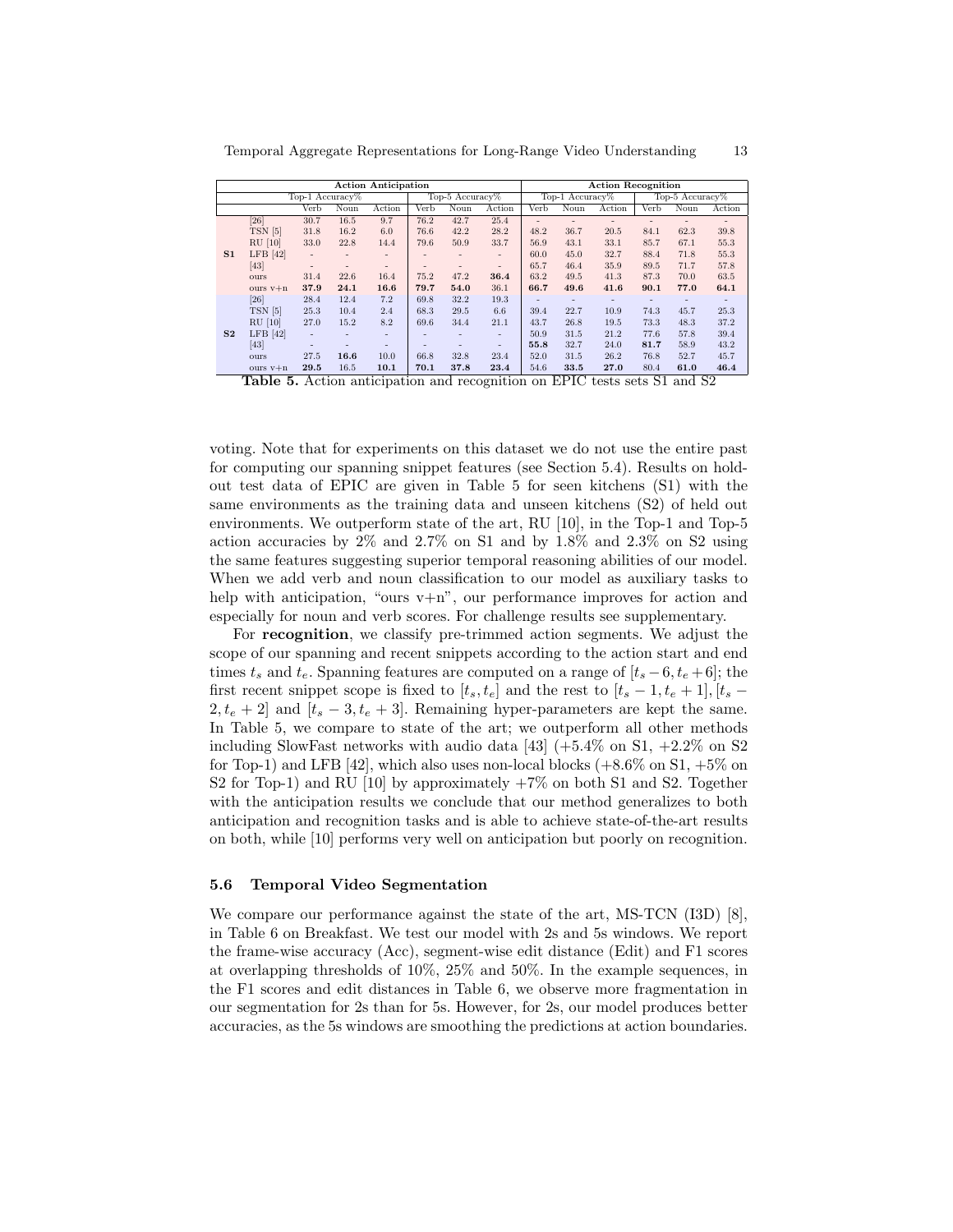|                           |                                    |            |                          | $F1@{10, 25, 50}$ Edit Acc. | GT      |
|---------------------------|------------------------------------|------------|--------------------------|-----------------------------|---------|
| MS-TCN (I3D)              | $[8]$ 52.6 48.1 37.9 61.7 66.3     |            |                          |                             | 2s PRED |
| $\frac{1}{3D}$ 2s         |                                    |            |                          | 52.3 46.5 34.8 51.3 65.3    | 5s PRED |
| $\frac{1}{3}$ ours I3D 5s |                                    |            | 59.2 53.9 39.5 54.5 64.5 |                             |         |
| ours I3D GT.seg.          | $\sim$ 10 $\pm$<br><b>Contract</b> | $\sim$ $-$ | $\sim$ $\sim$            | 75.9                        |         |

Table 6. Exemplary segmentation and comparisons on Breakfast.

Additionally we provide our model's upper bound, "ours I3D GT.seg.", for which we classify GT action segments instead of sliding windows. The results indicate that there is room for improvement, which we leave as future work. We show that we are able to easily adjust our method from its main application and already get close to the state of the art with slight modifications.

# 6 Discussion & Conclusion

This paper presented a temporal aggregate model for long-range video understanding. Our method computes recent and spanning representations pooled from snippets of video that are related via coupled attention mechanisms. Validating on three complex activity datasets, we show that temporal aggregates are either comparable or outperform the state of the art on three video understanding tasks: action anticipation, recognition and temporal video segmentation.

In developing our framework, we faced questions regarding temporal extent, scaling, and level of semantic abstraction. Our experiments show that maxpooling is a simple and efficient yet effective way of representing video snippets; this is the case even for snippets as long as two minutes. For learning temporal relationships in long video, attention mechanisms relating the present to long range context can successfully model and anticipate upcoming actions. The extent of context that is beneficial, however, may depend on the nature of activity (instructional vs. daily) and label granularity (coarse vs. fine) of the dataset.

We found significant advantages to using ensembles of multiple scales, both in recent and spanning snippets. Our aggregates model is flexible and can take as input either visual features or frame-wise action labels. We achieve competitive performance with either form of input, though our experiments confirm that higher levels of abstraction such as labels are more preferable for anticipation. Nevertheless, there is still a large gap between what can be anticipated with inputs from current segmentation algorithms in comparison to ground truth labels, leaving room for segmentation algorithms to improve.

Acknowledgments This work was funded partly by the German Research Foundation (DFG) YA 447/2-1 and GA 1927/4-1 (FOR2535 Anticipating Human Behavior) and partly by National Research Foundation Singapore under its NRF Fellowship Programme [NRF-NRFFAI1-2019-0001] and Singapore Ministry of Education (MOE) Academic Research Fund Tier 1 T1251RES1819.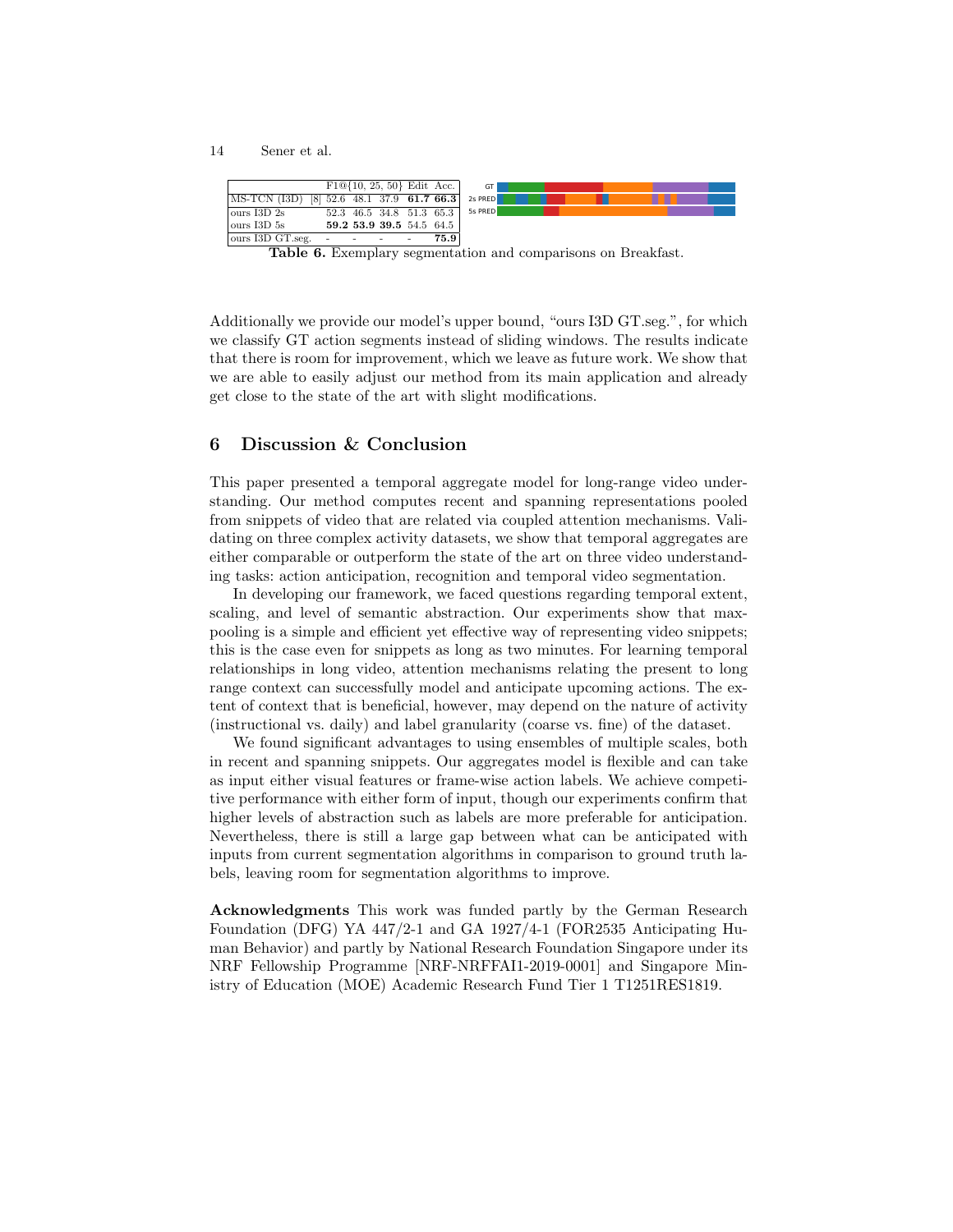# References

- 1. Abu Farha, Y., Richard, A., Gall, J.: When will you do what?-anticipating temporal occurrences of activities. In: IEEE Conference on Computer Vision and Pattern Recognition (CVPR). pp. 5343–5352 (2018)
- 2. Ba, J.L., Kiros, J.R., Hinton, G.E.: Layer normalization. arXiv preprint arXiv:1607.06450 (2016)
- 3. Carreira, J., Zisserman, A.: Quo vadis, action recognition? a new model and the kinetics dataset. In: Proceedings of the IEEE Conference on Computer Vision and Pattern Recognition (CVPR). pp. 6299–6308 (2017)
- 4. Conneau, A., Kiela, D., Schwenk, H., Barrault, L., Bordes, A.: Supervised learning of universal sentence representations from natural language inference data. In: Proceedings of the Conference on Empirical Methods in Natural Language Processing (EMNLP). pp. 670–680 (2017)
- 5. Damen, D., Doughty, H., Farinella, G.M., Fidler, S., Furnari, A., Kazakos, E., Moltisanti, D., Munro, J., Perrett, T., Price, W., Wray, M.: Scaling egocentric vision: The dataset. In: Ferrari, V., Hebert, M., Sminchisescu, C., Weiss, Y. (eds.) Computer Vision – ECCV 2018. pp. 753–771. Springer International Publishing, Cham (2018)
- 6. Ding, L., Xu, C.: Weakly-supervised action segmentation with iterative soft boundary assignment. In: IEEE Conference on Computer Vision and Pattern Recognition (CVPR). pp. 6508–6516 (2018)
- 7. Donahue, J., Anne Hendricks, L., Guadarrama, S., Rohrbach, M., Venugopalan, S., Saenko, K., Darrell, T.: Long-term recurrent convolutional networks for visual recognition and description. In: Proceedings of the IEEE Conference on Computer Vision and Pattern Recognition (CVPR). pp. 2625–2634 (2015)
- 8. Farha, Y.A., Gall, J.: Ms-tcn: Multi-stage temporal convolutional network for action segmentation. In: Proceedings of the IEEE Conference on Computer Vision and Pattern Recognition (CVPR). pp. 3575–3584 (2019)
- 9. Feichtenhofer, C., Fan, H., Malik, J., He, K.: Slowfast networks for video recognition. In: Proceedings of the IEEE International Conference on Computer Vision. pp. 6202–6211 (2019)
- 10. Furnari, A., Farinella, G.M.: What would you expect? anticipating egocentric actions with rolling-unrolling lstms and modality attention. In: International Conference on Computer Vision (ICCV) (2019)
- 11. Girdhar, R., Ramanan, D., Gupta, A., Sivic, J., Russell, B.: Actionvlad: Learning spatio-temporal aggregation for action classification. In: Proceedings of the IEEE Conference on Computer Vision and Pattern Recognition. pp. 971–980 (2017)
- 12. Huang, D.A., Fei-Fei, L., Niebles, J.C.: Connectionist temporal modeling for weakly supervised action labeling. In: Leibe, B., Matas, J., Sebe, N., Welling, M. (eds.) Computer Vision – ECCV 2016. pp. 137–153. Springer International Publishing, Cham (2016)
- 13. Huang, D.A., Ramanathan, V., Mahajan, D., Torresani, L., Paluri, M., Fei-Fei, L., Carlos Niebles, J.: What makes a video a video: Analyzing temporal information in video understanding models and datasets. In: Proceedings of the IEEE Conference on Computer Vision and Pattern Recognition (CVPR). pp. 7366–7375 (2018)
- 14. Kay, W., Carreira, J., Simonyan, K., Zhang, B., Hillier, C., Vijayanarasimhan, S., Viola, F., Green, T., Back, T., Natsev, P., et al.: The kinetics human action video dataset. arXiv preprint arXiv:1705.06950 (2017)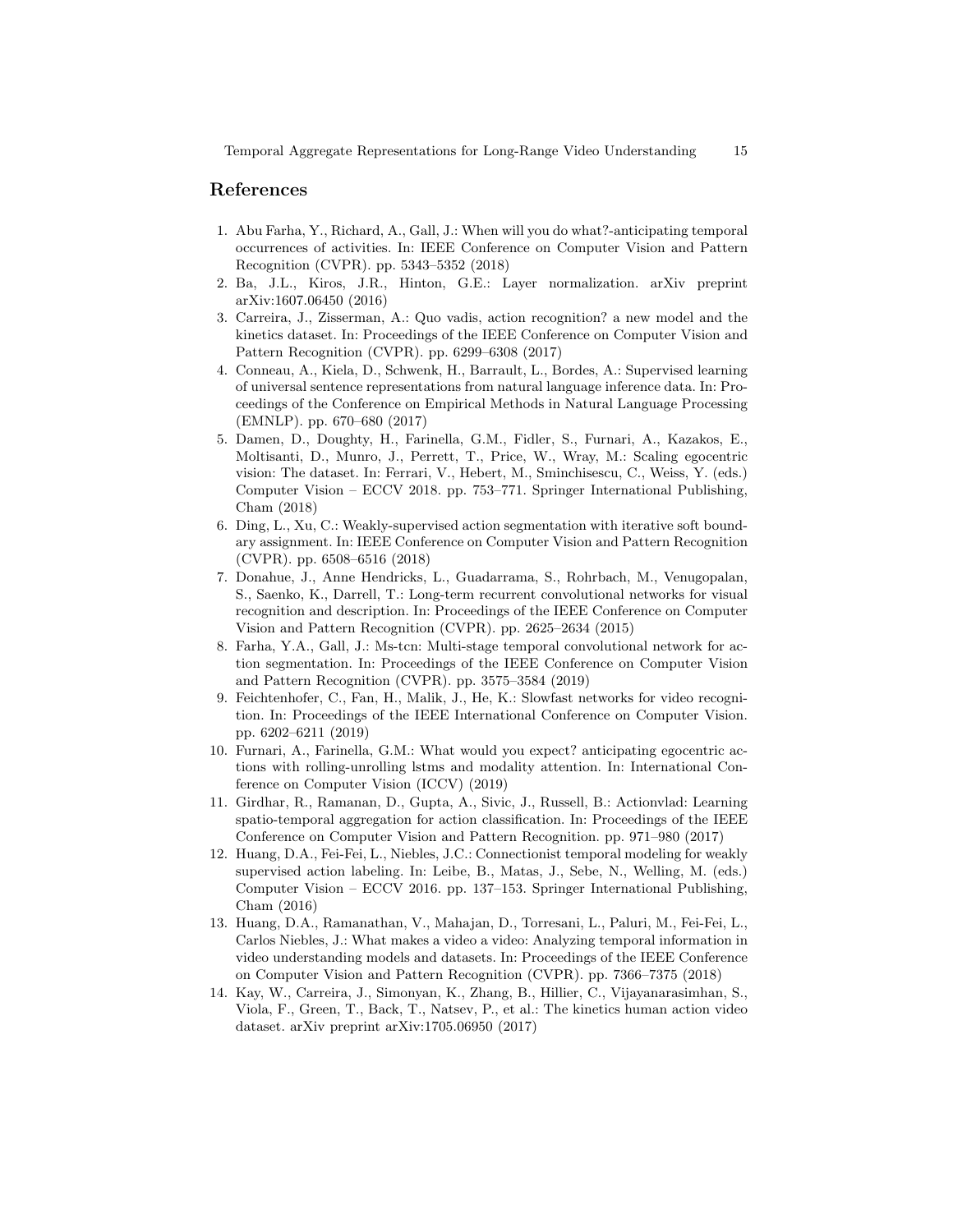- 16 Sener et al.
- 15. Ke, Q., Fritz, M., Schiele, B.: Time-conditioned action anticipation in one shot. In: IEEE Conference on Computer Vision and Pattern Recognition (CVPR) (June 2019)
- 16. Kline, N., Snodgrass, R.T.: Computing temporal aggregates. In: Proceedings of the Eleventh International Conference on Data Engineering. pp. 222–231. IEEE (1995)
- 17. Koppula, H.S., Saxena, A.: Anticipating human activities using object affordances for reactive robotic response. IEEE transactions on pattern analysis and machine intelligence (PAMI) 38(1), 14–29 (2015)
- 18. Kuehne, H., Arslan, A., Serre, T.: The language of actions: Recovering the syntax and semantics of goal-directed human activities. In: Proceedings of the IEEE conference on computer vision and pattern recognition (CVPR). pp. 780–787 (2014)
- 19. Lan, T., Chen, T.C., Savarese, S.: A hierarchical representation for future action prediction. In: Fleet, D., Pajdla, T., Schiele, B., Tuytelaars, T. (eds.) Computer Vision – ECCV 2014. pp. 689–704. Springer International Publishing, Cham (2014)
- 20. Lee, J., Natsev, A.P., Reade, W., Sukthankar, R., Toderici, G.: The 2nd youtube-8m large-scale video understanding challenge. In: Leal-Taixé, L., Roth, S. (eds.) Computer Vision – ECCV 2018 Workshops. pp. 193–205. Springer International Publishing, Cham (2019)
- 21. Li, F., Gan, C., Liu, X., Bian, Y., Long, X., Li, Y., Li, Z., Zhou, J., Wen, S.: Temporal modeling approaches for large-scale youtube-8m video understanding. arXiv preprint arXiv:1707.04555 (2017)
- 22. Lin, J., Gan, C., Han, S.: Tsm: Temporal shift module for efficient video understanding. In: Proceedings of the IEEE International Conference on Computer Vision (ICCV). pp. 7083–7093 (2019)
- 23. Lin, R., Xiao, J., Fan, J.: Nextvlad: An efficient neural network to aggregate framelevel features for large-scale video classification. In: Leal-Taixé, L., Roth, S. (eds.) Computer Vision – ECCV 2018 Workshops. pp. 206–218. Springer International Publishing, Cham (2019)
- 24. Mahmud, T., Hasan, M., Roy-Chowdhury, A.K.: Joint prediction of activity labels and starting times in untrimmed videos. In: Proceedings of the IEEE International Conference on Computer Vision. pp. 5773–5782 (2017)
- 25. Miech, A., Laptev, I., Sivic, J.: Learnable pooling with context gating for video classification. arXiv preprint arXiv:1706.06905 (2017)
- 26. Miech, A., Laptev, I., Sivic, J., Wang, H., Torresani, L., Tran, D.: Leveraging the present to anticipate the future in videos. In: IEEE Conference on Computer Vision and Pattern Recognition (CVPR) Workshops. pp. 0–0 (2019)
- 27. Ostyakov, P., Logacheva, E., Suvorov, R., Aliev, V., Sterkin, G., Khomenko, O., Nikolenko, S.I.: Label denoising with large ensembles of heterogeneous neural networks. In: Leal-Taixé, L., Roth, S. (eds.) Computer Vision – ECCV 2018 Workshops. pp. 250–261. Springer International Publishing, Cham (2019)
- 28. Richard, A., Gall, J.: Temporal action detection using a statistical language model. In: Proceedings of the IEEE conference on computer vision and pattern recognition (CVPR). pp. 3131–3140 (2016)
- 29. Richard, A., Kuehne, H., Gall, J.: Weakly supervised action learning with rnn based fine-to-coarse modeling. In: IEEE Conference on Computer Vision and Pattern Recognition (CVPR). pp. 754–763 (2017)
- 30. Sener, F., Yao, A.: Unsupervised learning and segmentation of complex activities from video. In: Proceedings of the IEEE conference on computer vision and pattern recognition (CVPR) (2018)